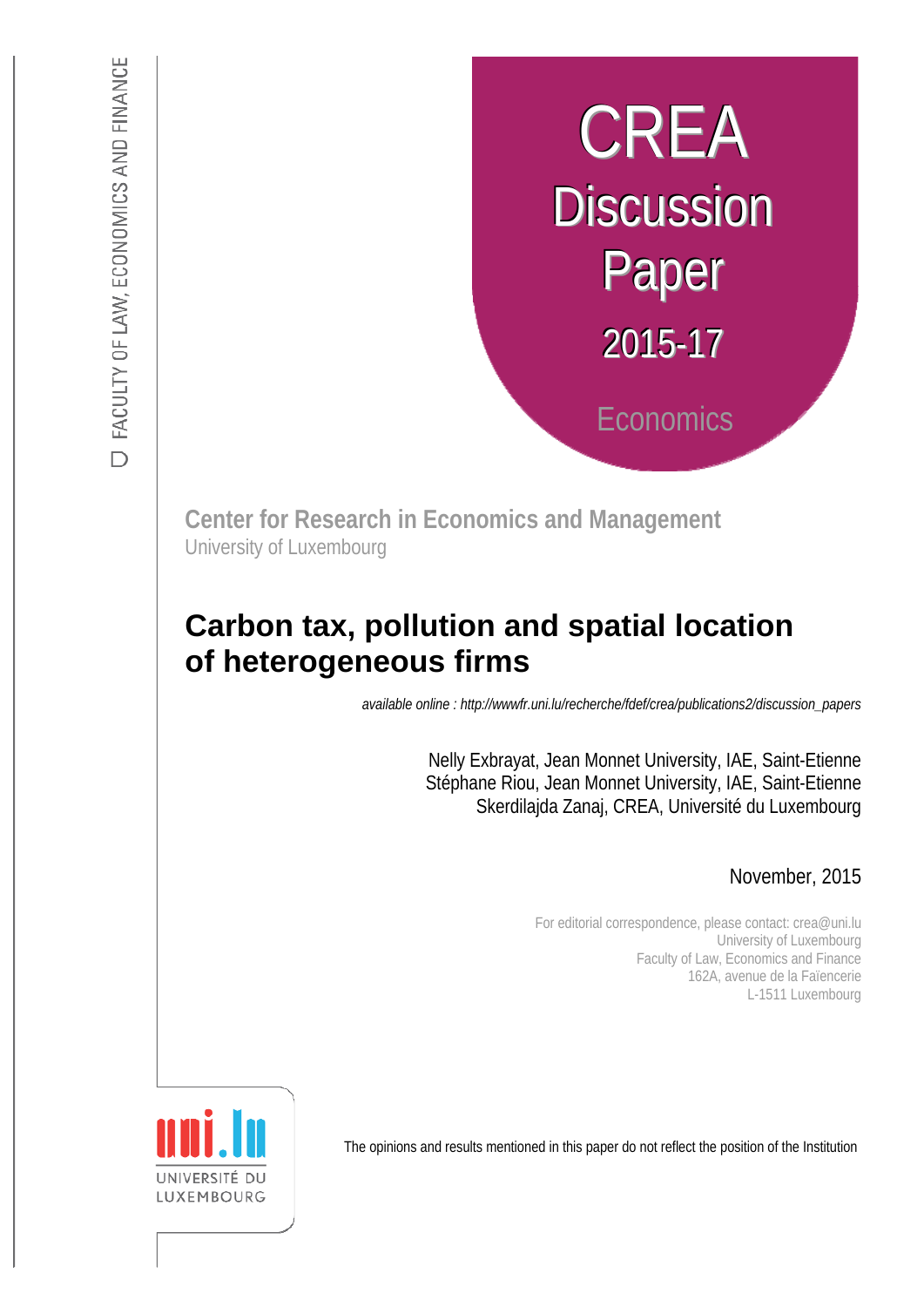# Carbon tax, pollution and spatial location of heterogeneous firms\*

Nelly Exbrayat! Stéphane Riou! Skerdilajda Zanaj<sup>§</sup>

November 20, 2015

#### Abstract

In this paper, we investigate the effects of a global carbon tax and its ability to curb carbon emissions in a two-country setup characterized by an uneven spatial distribution of mobile heterogeneous firms. Trade takes place between the two asymmetric countries and carbon dioxide  $(CO_2)$  emissions are a by-product of the production activity of manufacturing firms. We advance the hypothesis that although a global carbon tax is an attractive environmental measure, it may be subject to debate because, among other effects, it can have a significant impact on the location of heterogeneous firms as well as on foreign trade patterns worldwide.

Keywords: global carbon tax; spatial selection; heterogeneous firms

JEL classification: F12; F15; H22; H87; Q28

We are grateful for discussions and comments to Pierre Picard, Maria Eugenia Sanin, Ingmar Schumacher, Cecilia Vergari and Cees Withagen, as well as participants at the International Workshop On Natural Resources, Environment, Urban Economics, International Trade and Industrial Organisation, in St. Petersburg, Russia, October 2013, at the 2015 PET conference in Luxembourg, and at the Game Theory and Applications in Lisbon, November, 2015. The usual disclaimer applies.

<sup>†</sup>Université de Lyon, Lyon, F-69003, France; Université Jean Monnet; CNRS, GATE Lyon St Etienne, Saint-Etienne, F-42000, France. email: nelly.exbrayat@univ-st-etienne.fr

<sup>‡</sup>Université de Lyon, Lyon, F-69003, France; Université Jean Monnet; CNRS, GATE Lyon St Etienne, Saint-Etienne, F-42000, France. email: stephane.riou@univ-st-etienne.fr

 $^{\circ}$ Corresponding author: CREA, University of Luxembourg, Avenue de la Faïencerie, 162A, L-1511, Luxembourg. email: skerdilajda.zanaj@uni.lu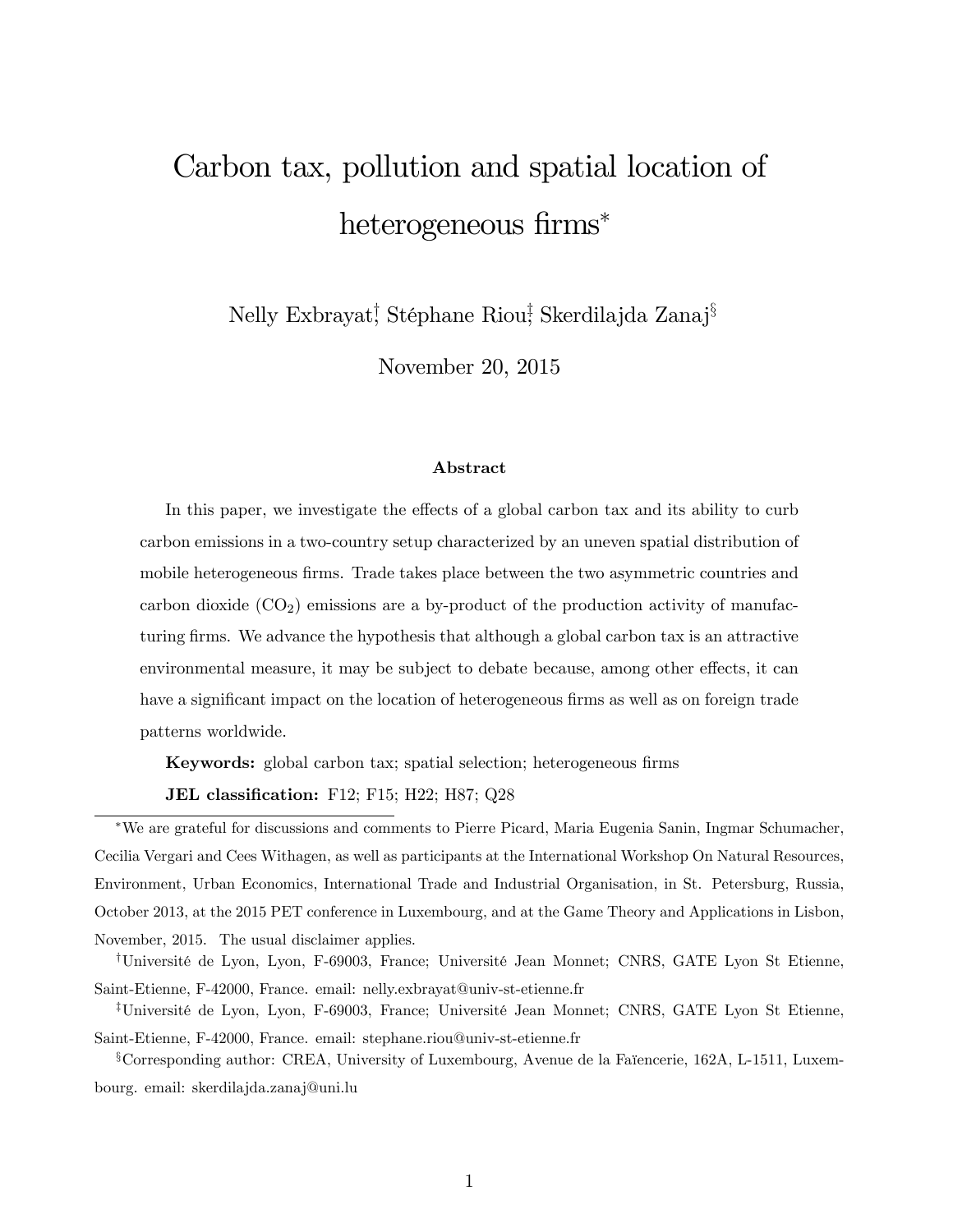# 1 Introduction

Despite the growing number of policies aimed at reducing global warming, emissions grew more quickly between 2000 and 2010 than in any of the three previous decades (IPCC's Fifth Assessment Report, 2014). Annual greenhouse gas emissions have increased by precisely one gigatonne equivalent of dioxide carbon  $CO<sub>2</sub>$  (2.2%) over the past decade alone.<sup>1</sup> Such an increase in pollution poses the threat of a catastrophic increase in global temperatures, triggering strong reactions from, among others, several economists.

In fact, G. Mankiw, W. Nordhaus, J. Stiglitz and others have recently argued that a global harmonized carbon tax should be applied. A first argument is summarized by Mankiw (N-Y. Times, October 16th, 2007) as follows:

"The scientists tell us that world temperatures are rising because humans are emitting carbon into the atmosphere. Basic economics tells us that when you tax something, you normally get less of it. So if we want to reduce global emissions of carbon, we need a global carbon tax. Q.E.D."

In other words, a global carbon tax would be an ideal instrument because it would address both domestic and transboundary pollution. The second main argument refers to the wellknown carbon leakage issue. In a globalized world, production activities can shift to countries with laxer environmental policies such that decentralized environmental policies are less effective in reducing emissions. Hence, a global carbon tax is desirable because it would be neutral with respect to any delocalization strategy of firms.

In this paper, we investigate the effects of a global carbon tax and its ability to curb carbon emissions in a globalized economy characterized by an uneven spatial distribution of heterogeneous firms. Our results challenge the claim that a global carbon tax could succeed in improving the quality of environment without raising competitiveness concerns. Indeed, we argue that although a global carbon tax is an attractive environmental measure, it may be subject to debate because, among other effects, it can have a significant impact on the location of (heterogeneous) firms as well as on foreign trade patterns worldwide. We evaluate these effects by

<sup>&</sup>lt;sup>1</sup>In comparison, greenhouse gas emissions grew on average by 0.4 gigatonne equivalent of CO<sub>2</sub> per year  $(1.3\%)$ from 1970 to 2000. The last IPCC report also states that half of cumulative anthropogenic  $CO_2$  emissions between 1750 and 2010 have occurred within the last 40 years.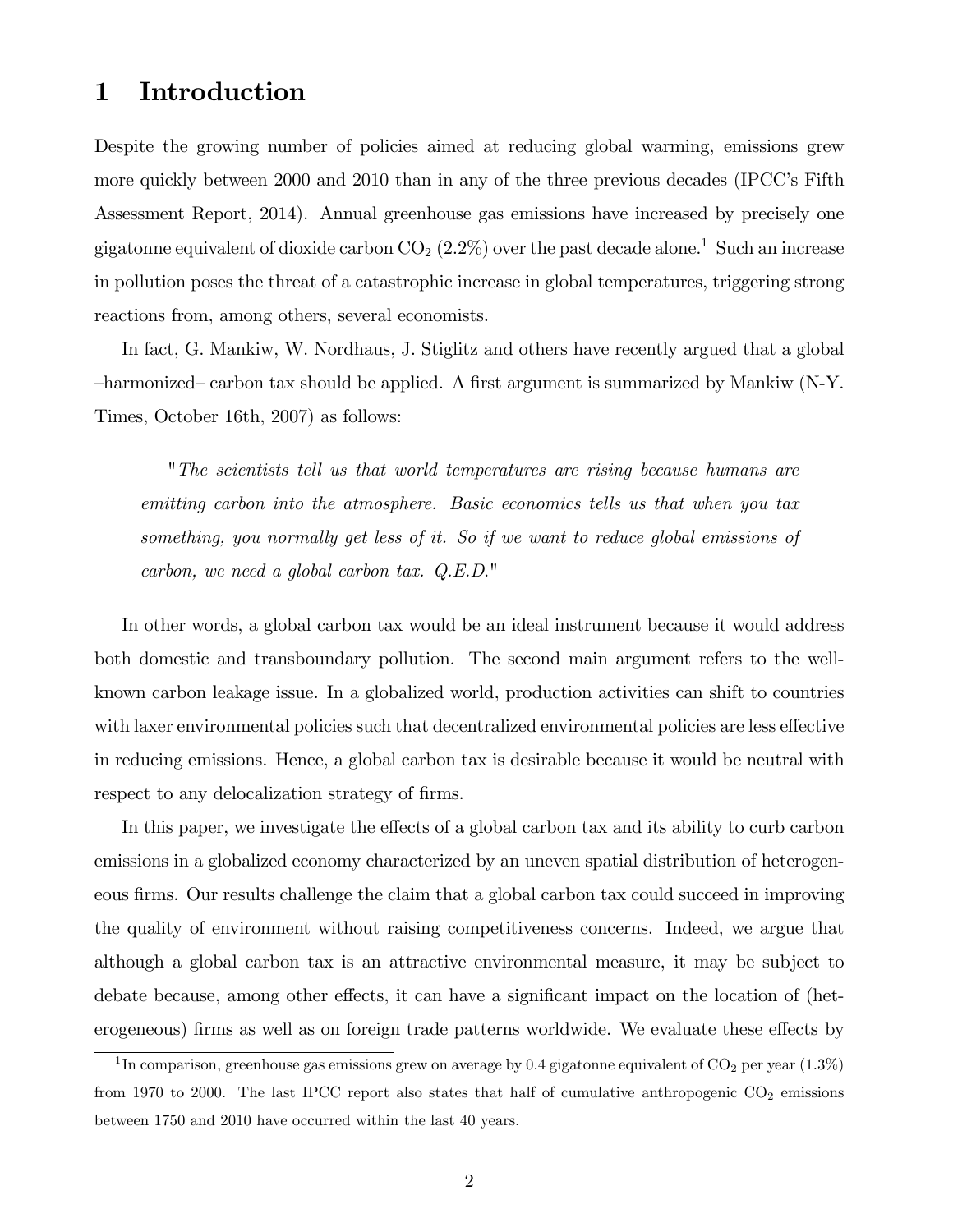investigating the introduction of a global carbon tax on emissions in the context of a globalized economy characterized by international trade and firm mobility. We build a trade model with asymmetric countries, heterogeneous and mobile firms inspired by Okubo  $et \ al.$  (2010). Carbon dioxide  $(CO<sub>2</sub>)$  emissions are a byproduct of the production activity of manufacturing firms, which we assume export part of their production. Therefore, our model accounts for the fact that  $CO<sub>2</sub>$  emissions, embodied in international trade, are an important contributing factor of the increase in emissions, especially in countries such as China (Ahmad and Wyckoff, 2003; Peters and Hertwich, 2008; Weber et al., 2008; Lin and Sun, 2010).<sup>2</sup> Moreover, manufacturing firms are assumed to be either clean or dirty depending on the technology they adopt, with each technology associated with a specific level of production cost. It follows that a global carbon tax policy affects the location choices of clean and dirty firms in different ways. This framework allows for the analysis of the location decision of dirty and clean firms, the effect of a carbon tax on trade patterns and, finally, the efficiency of a global carbon tax in reducing global emissions. To focus on this subject, we abstract from all the political-economic factors that make a global carbon tax a public policy difficult to implement.

By characterizing the location equilibria of heterogeneous firms according to the level of trade costs, we first show that trade liberalization leads to more agglomeration in the larger country, which in turn raises global emissions. Thus, the need for a global carbon tax is becoming higher as trade costs fall. Nevertheless, when different market sizes and increasing returns to scale are considered, a carbon tax, even a global one, is not a spatially neutral policy instrument. We show that the implementation of a global carbon tax might have unexpected effects on environmental quality because of the relocation effects it generates. Specifically, a sufficiently low level of carbon has only positive effects for the environment; it lowers pollution emissions in any equilibrium spatial configurations and induces spatial relocations that are less harmful for the environment. Furthermore, we show that there exists a threshold value of the carbon tax above which trade patterns are considerably affected; in fact, firms cease to trade in the foreign country. Importantly, we show that this situation is a dark side of the effects of a global carbon tax because such a *no-trade effect* may lead to the disappearance of the most environmentally friendly configurations.

Our contribution Örst relates to the literature on the pollution haven hypothesis, according

<sup>2</sup>Such analysis builds on the distinction between emissions based on consumption and those based on production (Peters, 2008).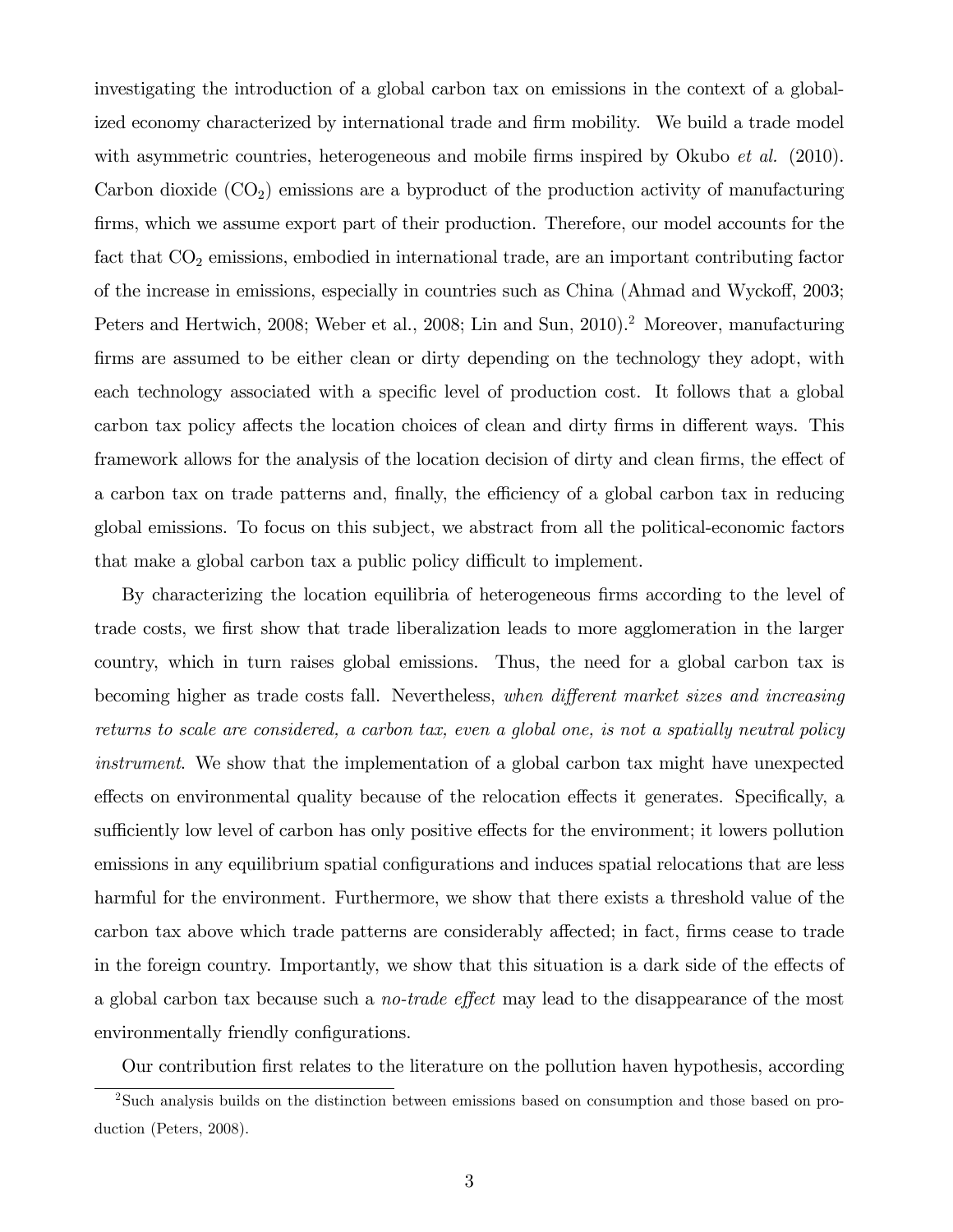to which pollution-intensive industries would move to countries with less stringent environmental regulation. Previous contributions generalize the model of reciprocal dumping by endogenizing the number of plants and their location (Markusen *et al.*, 1993). Firms can react to a tightening of environmental policies by shutting down the plant and transferring production to plants in another country<sup>3</sup>. As a consequence, the decentralization of the environmental policy leads government to behave non-cooperatively. Depending on the level of disutility associated with pollution, government either chooses a strategy of environmental dumping or a strategy of the type "Not In My Back Yard" (Markusen and al., 1995). Zeng and Zhao (2009) develop a model in which manufacturing production generates cross-border pollution and location choices are driven by international differences in both environmental policy and agglomeration forces. $4$ The authors demonstrate that these manufacturing agglomeration forces alleviate the benefits of locating in a pollution haven.<sup>5</sup> We contribute to this literature by analyzing whether the centralization of environmental policy through a global carbon tax does avoid relocation effects and further analyzing the ability of the tax to improve environmental quality.

This paper also contributes to the broad literature on the environmental impact of trade liberalization. Since the work of Grossman and Krueger (1993), it has become well known that trade liberalization can affect the environment through different channels. The question whether the overall impact will be positive or negative has given rise to many theoretical and empirical contributions (Sturm, 2003). Antweiler, Copeland and Taylor (2001) consider pollution as a public bad and they develop a Ricardian model allowing both for income and factor endowment differences across countries<sup>6</sup>. Their empirical results indicate that the overall impact of trade on environmental quality is positive but small. In our paper, we complement this literature by showing how trade liberalization influences the environment through firms' relocation strategies (rather than through technological-upgrading behavior) in an imperfectly competitive economy. Specifically, we show that the level of trade costs influences both the level

 $3$ Taking into account the fixed cost to set up a plant, Motta and Thisse (1994) demonstrate that such a relocation is less likely to occur.

<sup>4</sup>Agglomeration forces stem from the assumptions of increasing returns to scale and asymmetric market sizes.

<sup>&</sup>lt;sup>5</sup>Empirical evidence related to the pollution haven hypothesis is also mixed (Ederington et al., 2005; Jeppesen et al. 2002; Eskeland and Harrison, 2003). Interestingly, Levinson and Taylor (2008) raise several methodological issues that help explain why empirical studies have difficulties in demonstrating the existence of this effect.

 $6$ Therefore, the influence of differences in factor endowment can dominate the impact of differences in environmental policy on comparative advantage.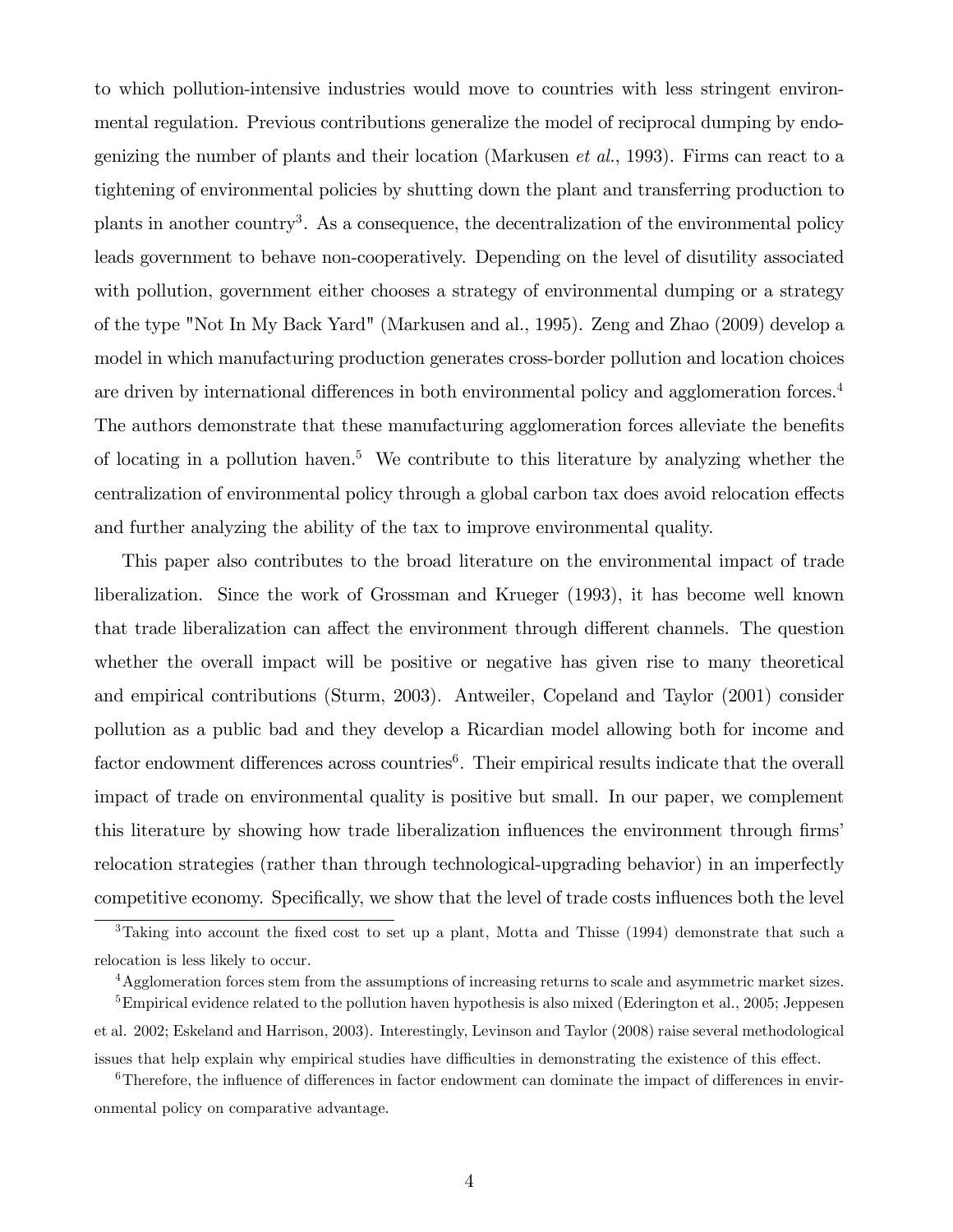of global emissions in the absence of a carbon tax and the ability of such a policy instrument to improve environmental quality. Importantly, our theoretical contribution also allows for the analysis of how global environmental measures affect international trade patterns. We isolate a novel effect of the carbon tax on trade patterns that is not due to regulation externalities among countries competing for FDIs or capital.

The remainder of the paper is organized as follows. In section 2, we develop a model of trade with firms that differs with respect to firms' marginal cost and emission intensity and describe the outcome in the short run, when firms are immobile. In section 3, we describe the location choice made by firms in the long run, when clean firms bear a higher net marginal cost. In section 4, we analyze the ability of the global carbon tax to reduce global emissions. Finally, we explore the efficiency of the carbon tax when it is set at such a high level that dirty firms suffer a higher net marginal cost. The final section concludes the paper.

# 2 The model

We consider an economy with two countries  $(i = H; F)$ , two production factors (labor l and physical capital n) and two sectors in which firms produce two homogeneous goods: i) an industrial good x with a polluting technology and  $ii$ ) a numéraire good z whose production does not yield carbon emissions. Country H is supposed to host a share  $\lambda > 1/2$  of total population l, and each individual is equally endowed with one unit of labor and  $n/l$  unit of capital. Residents work and consume in the country they live in but invest their capital in the country producing the highest return. Finally, we assume a supranational authority that implements a global carbon tax t on per-unit carbon emissions.

#### 2.1 Preferences

For analytical tractability, we assume that workers share the same quasi-linear utility function  $u_i$ with respect to the numéraire z and the manufactured good x, both goods being homogeneous.<sup>7</sup> This assumption also allows for a focus on the role played by the technology. A consumer residing in country i thus solves the following problem:

<sup>&</sup>lt;sup>7</sup>Although the income effect is erased with quasi-linear utility, Dinopoulos et al. (2007, p.22), show that this type of preference behaves reasonably well in models of international trade.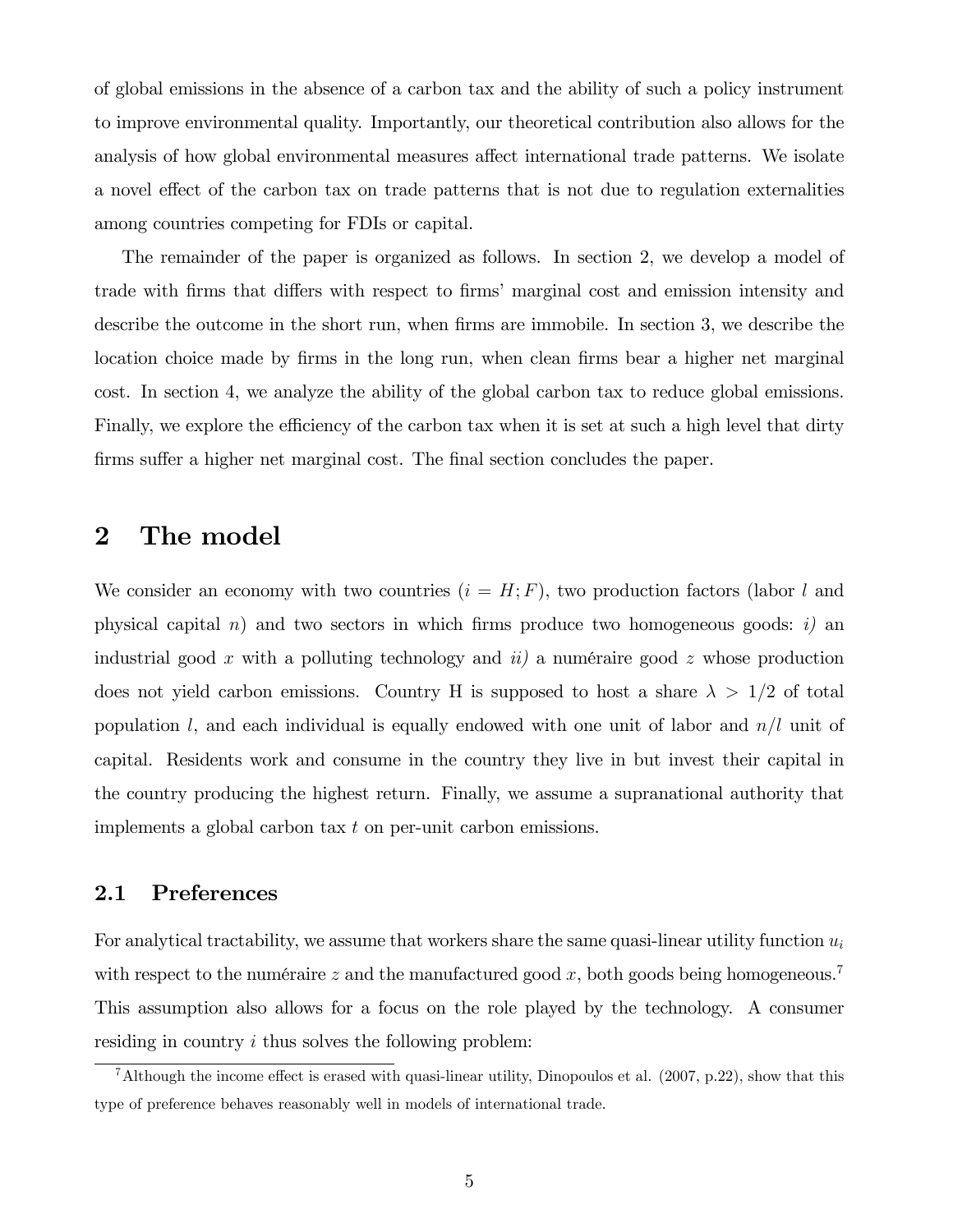$$
M_{x_i}^{\alpha x} u_i \equiv \left( a - \frac{\beta x_i}{2} \right) x_i - \gamma E + z_i \tag{1}
$$

$$
s.t. \t w_i + \bar{z} + r \frac{n}{l} = x_i p_i + z_i \t\t(2)
$$

where  $a > 0$ ,  $x_i$  is the individual consumption level of the manufactured good,  $z_i$  is the individual consumption of the numéraire,  $\bar{z}$  is the individual endowment in the numéraire,  $w_i$ the national wage rate, and  $r$  the world net return rate to capital. We assume that the initial endowment  $\bar{z}$  is large enough for the individual consumption of the numéraire to be strictly positive at the market outcome. Finally,  $\gamma$  captures the individual damage arising from the total emissions of the manufacturing sector  $(E)$ , which are assumed to spill over across the two countries.

Given (1) and (2), the individual demand  $x_i$  for the manufactured good is given by

$$
x_i = \frac{a - p_i}{\beta}, \quad \forall \ i = H, F.
$$

#### 2.2 Technology and market structure

Good  $z$  is produced under constant returns to scale and perfect competition. Specifically, one unit of labor is required to produce one unit of output. Moreover, this good is costlessly traded and considered as the numéraire. Thus, its price as well as the individual wage rate are equal to one in each country as soon as this sector is active in both countries, i.e.,  $w_i = 1$ ,  $i = H, F$ .

By contrast, good  $x$  is produced under increasing returns to scale and yields carbon emissions that differ across firms. We consider two types of firms in particular, clean  $(c)$  and dirty  $(d)$ , whose per-unit levels of carbon emission are given by  $\varepsilon_k$  with  $k = c, d$ . Pollution is considered a global public bad. In other words, the utility loss induced by one unit of emissions from country i is the same wherever individuals are located. Indeed,  $CO<sub>2</sub>$  emissions are considered a global problem that justifies an internationally coordinated mitigation policy such as a global carbon tax.

Each type of firm requires one unit of capital to produce any amount of good  $x$ . The marginal requirement in labor can be viewed as a pollution abatement cost that varies across firms. There is a share  $\mu$  of dirty firms whose marginal requirement in labor is normalized to zero (because they do not abate pollution) and whose per-unit emission level is given by  $\varepsilon_d$ . By contrast, the remaining  $1 - \mu$  share of firms are clean and pollute less,  $\varepsilon_c < \varepsilon_d$ , because of their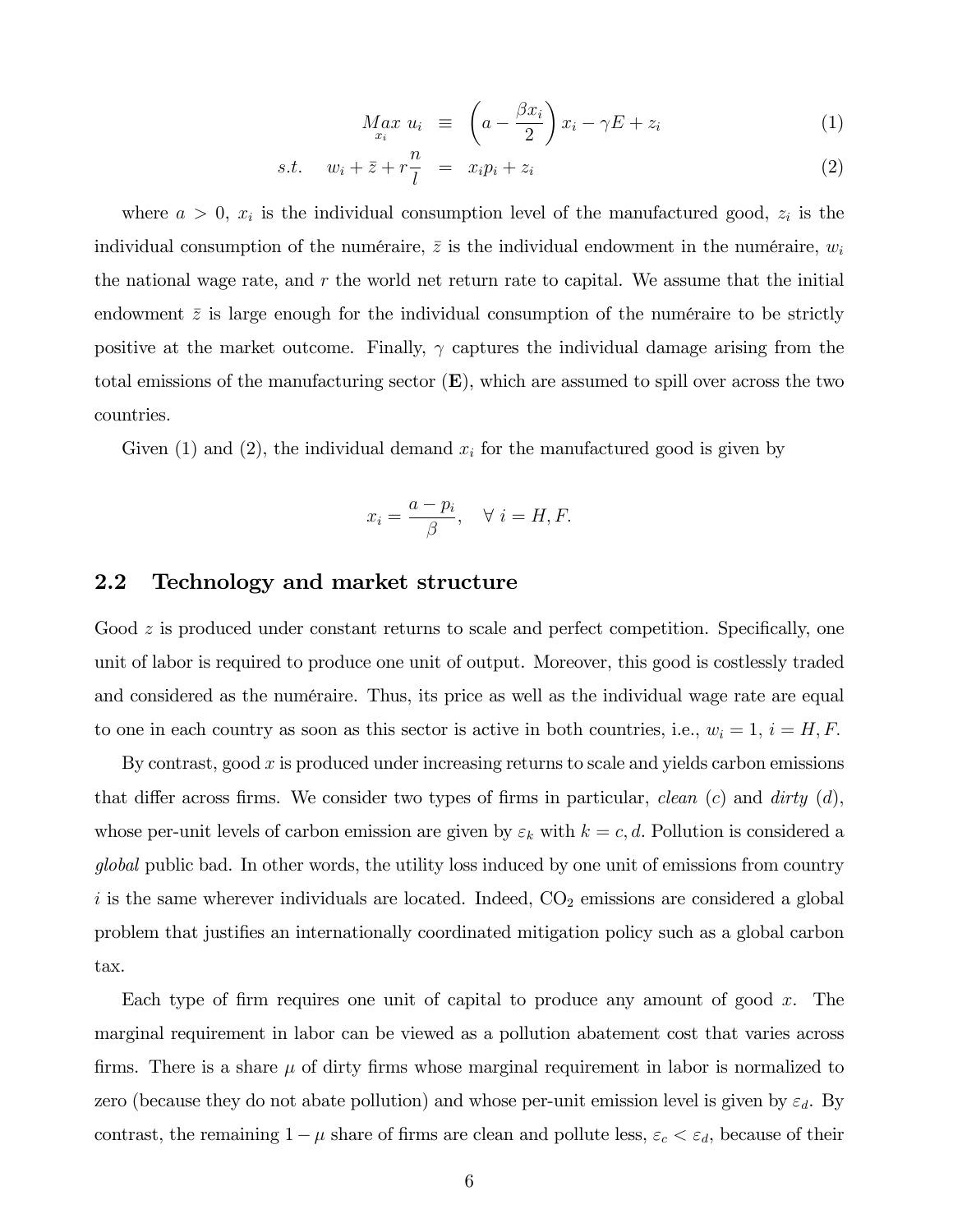marginal requirement of  $m > 0$  units of labor. Abatement costs usually quantify different types of expenditures for pollution abatement. They may involve design costs for a new process of production but also managerial effort for the required paperwork. In our paper, for simplicity, we assume a fixed amount of capital in each firm, but the abatement may change the intensity of use of this unit of capital per unit of labor, ultimately changing the labor requirement for each unit of good x produced.

Finally, we consider that the manufactured good is costly traded. Each firm incurs a trade cost of  $\tau > 0$  units of the numéraire per unit of good x shipped between the two countries.

#### 2.3 Short-run equilibrium

In the short-run equilibrium, the location of each type of firm in each country is given. There are  $n_h$  firms located in country H, and the rest,  $n-n_h$ , are located in F. Labor, capital and goods markets are cleared. Firms in the manufacturing sector produce under Cournot competition. Product markets are segmented because of trade costs (as in Brander and Krugman, 1983); that is, each firm determines a specific quantity to trade to the country in which its product is sold. Thus, the net profits of a k-type firm  $(k = c, d)$  located in country i selling its good in country  $i$  and country  $j$ , are given by

$$
\pi_i^c = (p_i - m - t\varepsilon_c)x_{ii}^c + (p_j - m - t\varepsilon_c - \tau)x_{ij}^c - r_i
$$
  

$$
\pi_i^d = (p_i - t\varepsilon_d)x_{ii}^d + (p_j - t\varepsilon_d - \tau)x_{ij}^d - r_i
$$

where  $x_{ii}^k$  is the quantity the firm supplies to domestic consumers and  $x_{ij}^k$  is the quantity it sells to foreign consumers. Moreover,  $r_i$  is the rental rate of capital in country i, which is equalized across countries due to capital mobility  $r_H = r_F = r$ . The first-order condition for clean firms yields the following output choices:

$$
x_{hh}^c = \frac{\lambda l}{\beta}(p_h - m - t\varepsilon_c) \text{ and } x_{hf}^c = \frac{(1 - \lambda)l}{\beta}(p_f - m - t\varepsilon_c - \tau)
$$

for a firm located in country H, and

$$
x_{ff}^c = \frac{(1 - \lambda)l}{\beta}(p_f - m - t\varepsilon_c) \text{ and } x_{fh}^c = \frac{\lambda l}{\beta}(p_h - m - t\varepsilon_c - \tau)
$$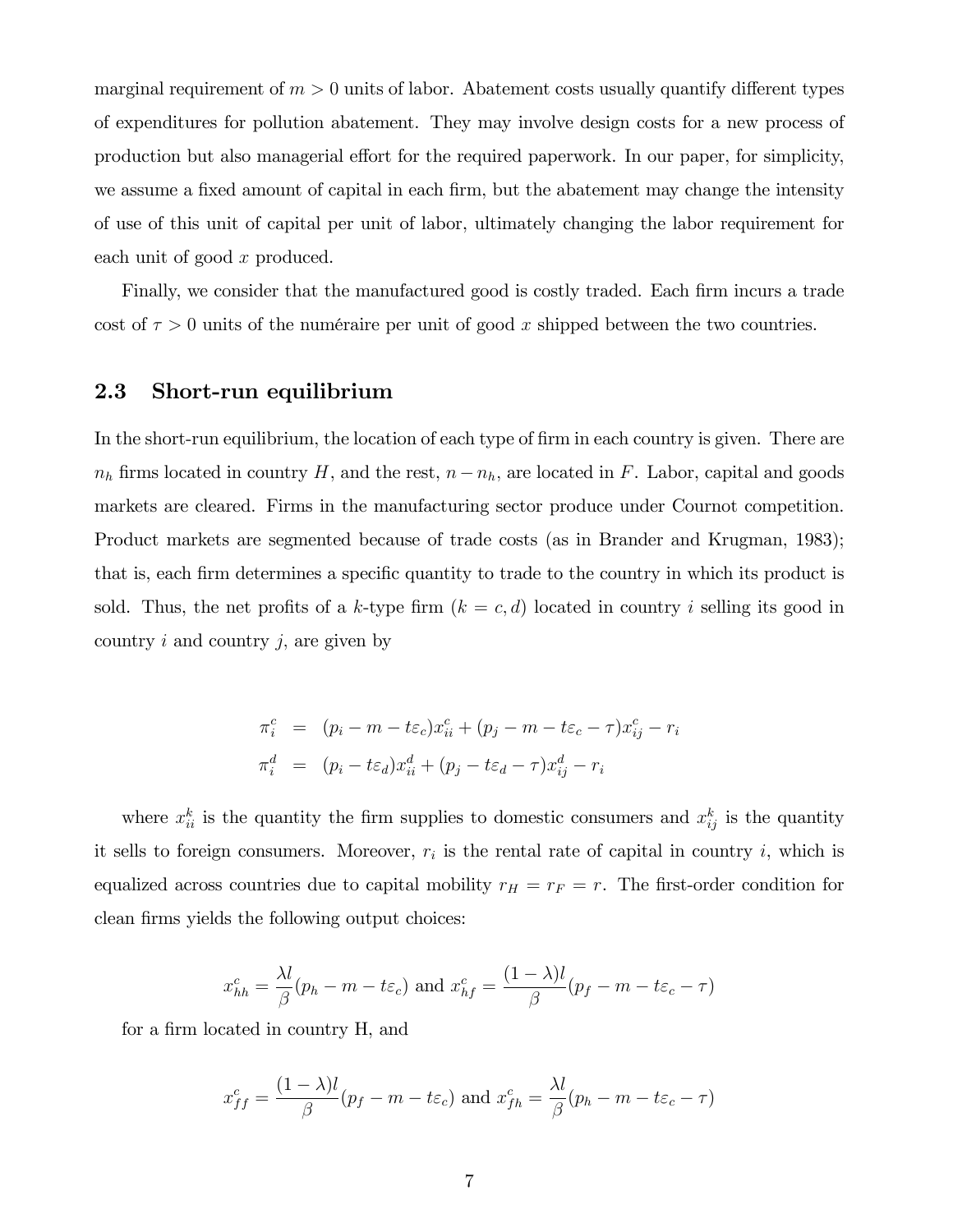for a firm located in country F. Mirror expressions hold for dirty firms,  $m$  being replaced by 0 and  $\varepsilon_c$  by  $\varepsilon_d$ . Solving the market-clearing condition for each country, we obtain the equilibrium prices  $p_i$  in the short run:

$$
p_i = \frac{a + n_j \tau + n\omega}{n+1}, \ i, j = h, f
$$

where  $\omega = (1 - \mu)(m + t\varepsilon_c) + \mu t\varepsilon_d$  represents the average marginal cost after taxation. The difference in prices is  $p_h - p_f = \tau(n_f - n_h)/(n + 1)$ .

Before describing the equilibrium output, some comments are in order. First, the price level in a country decreases with the number of Örms located in the country as competition becomes fiercer. Second, the distribution of firms between the two technologies modulates the price level through its effect on the average marginal cost. Indeed, we have

$$
\frac{\partial p_i}{\partial \mu} = \frac{n}{n+1} \left( t(\varepsilon_d - \varepsilon_c) - m \right).
$$

Intuitively, the price level increases with the share of clean firms  $(\partial p_i/\partial \mu< 0)$  in the economy as long as their marginal cost is higher than the marginal cost of dirty firms. Although this is always the case in the absence of carbon tax  $t$ , the reverse may hold when the supranational authority determines its implementation. More precisely,  $\partial p_i/\partial \mu>0$  holds if and only if

$$
t > \bar{t} \equiv \frac{m}{\varepsilon_d - \varepsilon_c}.\tag{3}
$$

Third, we observe that the implementation of a positive carbon tax yields higher prices:

$$
\frac{\partial p_i}{\partial t} = \frac{n}{n+1}((1-\mu)\varepsilon_c + \mu\varepsilon_d) > 0, i = h, f.
$$

This tax incidence effect is proportional to the average emission intensity  $(1 - \mu)\varepsilon_c + \mu\varepsilon_d$ . In particular, the incidence of the carbon tax will be strong when the manufacturing sector is mainly composed of dirty firms. Despite this tax incidence effect on price, it is straightforward to determine whether the implementation of the carbon tax always deteriorates the margin of the most polluting firms, which also holds for the less polluting firms if and only if

$$
n < \frac{\varepsilon_c}{\varepsilon_d - \varepsilon_c}.\tag{4}
$$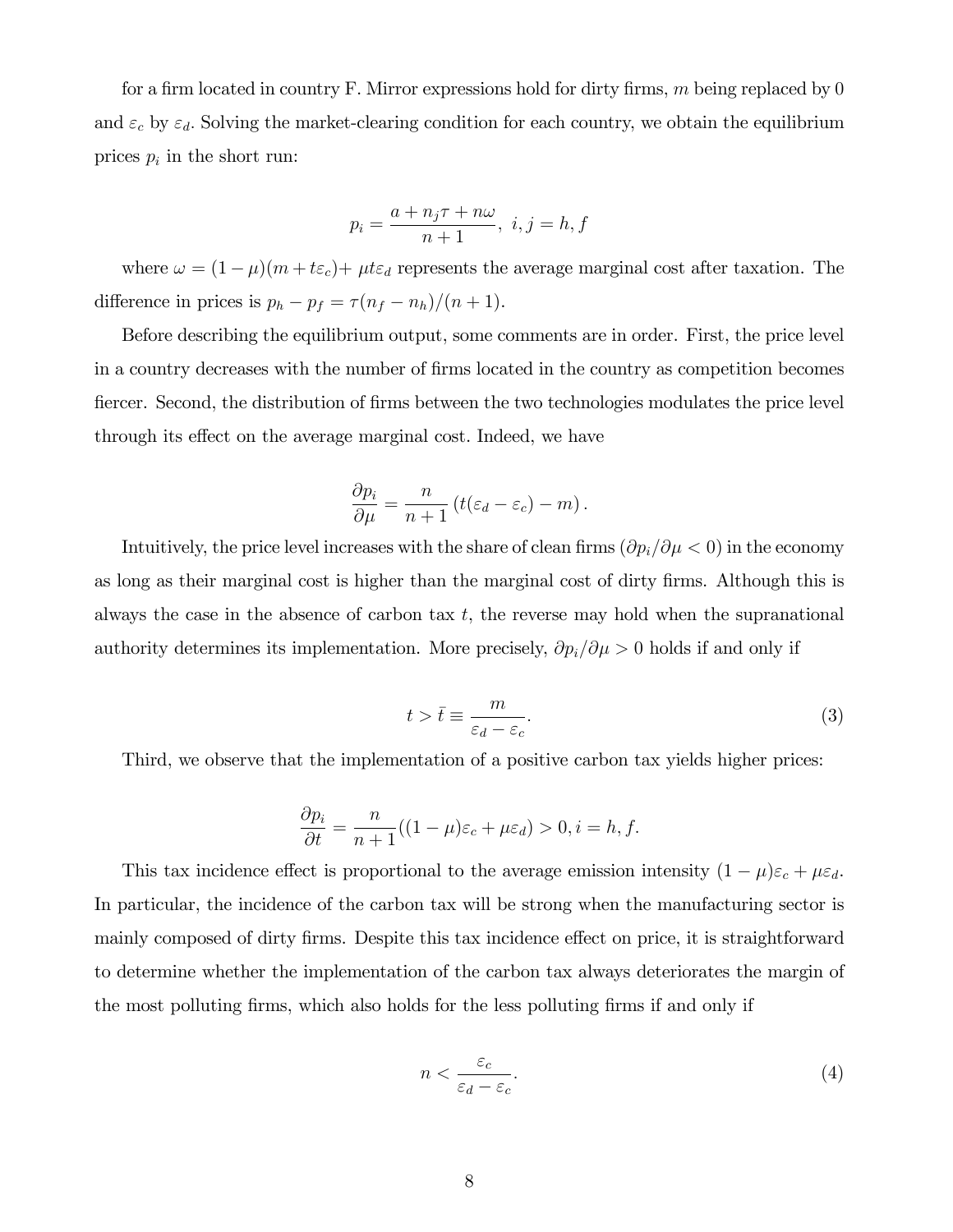Because it is more realistic to consider that the tax incidence effect is not strong enough for the impact of the carbon tax on firms' margin to be negative, we assume hereafter that the latter inequality holds.

Despite the positive impact of trade costs on the price level (because trade costs protect against foreign competition), the overall impact of trade costs on the export margin is negative. At this stage, recall that our aim is to analyze how, by altering the spatial distribution of dirty and clean firms, a global carbon tax may affect emissions. To this end, we must account for the significant share of  $CO_2$  emissions that are reputed to be embodied in trade. According to Weber et al. (2008), approximately one-third of Chinese emissions were caused by the production of exports in 2005 versus 12% in 1987 and 21% in 2002. In the following, we focus on equilibrium configurations in which bilateral trade flows occurs. As a consequence, trade cost values are assumed to be low enough for exports to be profitable for firms –whatever their type– their distribution across countries and the overall distribution across types. Two scenarios must be considered to define this trade condition.

i) If  $t < \bar{t}$  (clean firms have the highest marginal cost), the trade condition stipulates that the export margin of a clean firm on the largest market  $(p_h^c - m - \tau - t\varepsilon_c)$  is positive when all other firms are dirty ( $\mu = 1$ ) and located in the largest country as well ( $n_f = 0$ ); that is, when  $\tau < \tau_{trade}$  (see below).

(ii) If  $t > \bar{t}$  (dirty firms have the highest marginal cost), the trade condition requires that the export margin of a dirty firm on the largest market  $(p_h^d - \tau - t\epsilon_d)$  be positive when all other firms are clean ( $\mu = 0$ ) and located in the largest country as well ( $n_f = 0$ ); that is, when  $\tau < \tau'_{trade}.$ 

We summarize this trade condition by the following inequality:

$$
\tau < \min \left\{ \tau < \tau_{trade}, \tau < \tau_{trade}' \right\}
$$

After performing calculations, we obtain the following:

$$
\tau_{trade} = \frac{a - m(n+1) + nt(\varepsilon_d - \varepsilon_c) - t\varepsilon_c}{n+1}
$$

$$
\tau'_{trade} = \tau_{trade} + \frac{2n+1}{n+1}(m + t(\varepsilon_c - \varepsilon_d)).
$$

Hereafter, we assume  $a > m(n + 1) - t(n(\varepsilon_d - \varepsilon_c) - \varepsilon_c)$  such that the abovementioned thresholds are positive regardless of the carbon tax level.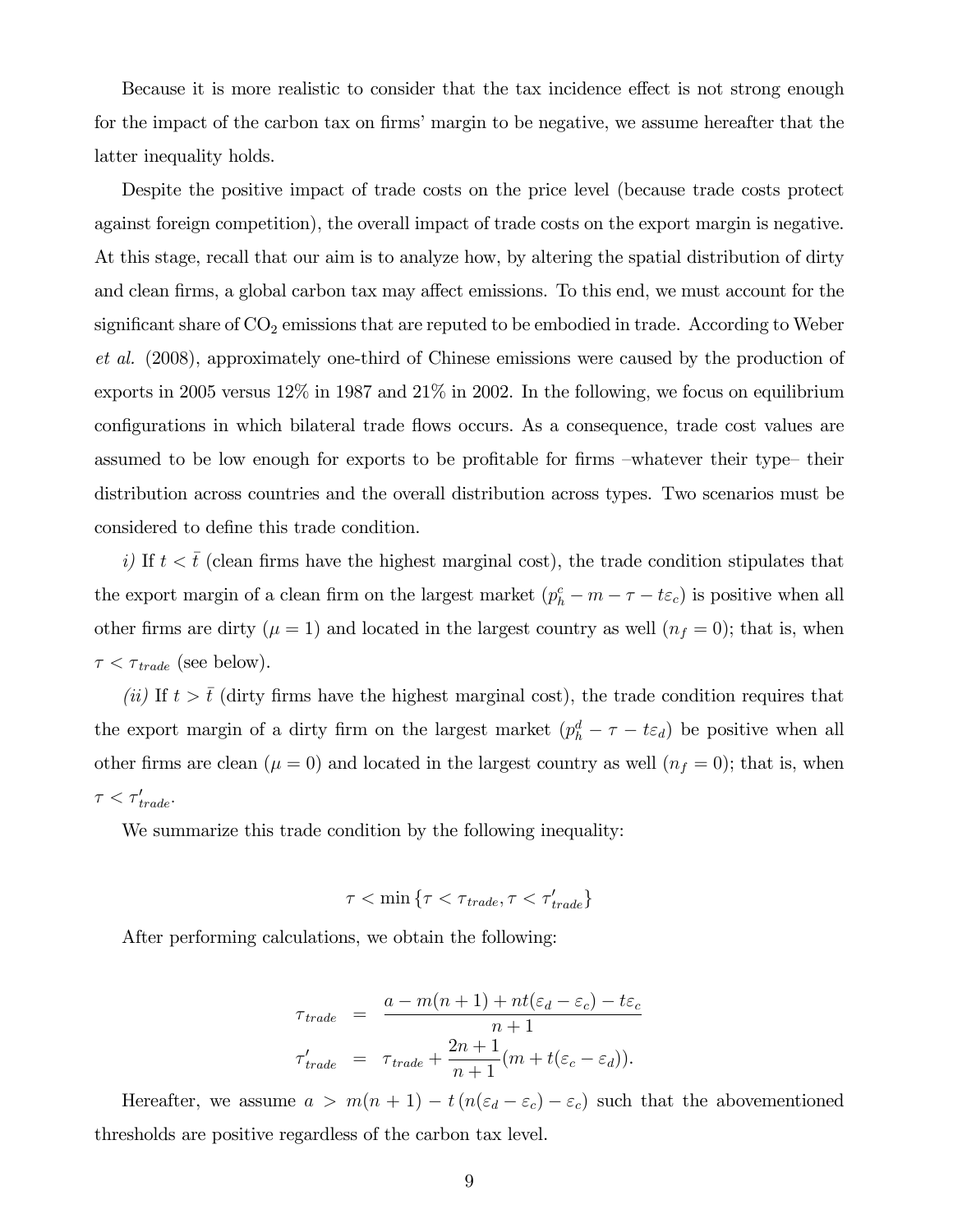Then, substituting for the equilibrium prices in the output choices, we obtain the equilibrium output in the short run. For clean firms, the quantities are described as follows:

$$
x_{hh}^c = \frac{\lambda l}{\beta} \left[ \frac{a + n_f \tau + n\omega}{n+1} - (m + t\varepsilon_c) \right] \text{ and } x_{hf}^c = \frac{(1-\lambda)l}{\beta} \left[ \frac{a + n\omega + n_h \tau}{n+1} - (m + t\varepsilon_c + \tau) \right]
$$

for a firm located in country  $H$  and

$$
x_{ff}^c = \frac{(1-\lambda)l}{\beta} \left[ \frac{a+n_h\tau + n\omega}{n+1} - \left(m + t\varepsilon_c\right) \right] \text{ and } x_{fh}^c = \frac{\lambda l}{\beta} \left[ \frac{a+n\omega + n_f\tau}{n+1} - \left(m + t\varepsilon_c + \tau\right) \right]
$$

for a firm located in country  $F$ .

Mirror expressions hold for dirty firms, for which  $\varepsilon_c$  is replaced by  $\varepsilon_d$  and m by 0. It is observed that because of trade costs, a firm sells less on the export market than its indigenous rival does,  $x_{fh}^k = x_{hh}^k - l\lambda\tau/\beta$ , regardless of the firm's type. Moreover, sales on a given market are higher for the type of firm that enjoys the lowest marginal cost.

For clarity, we analyze the effect of the carbon tax under the two scenarios  $(i)$  and  $(ii)$ separately. We start in sections 3 and 4 by analyzing the scenario in which the carbon tax remains within the interval  $t < \bar{t}$ , implying that clean firms have the highest marginal cost. Scenario *(ii)* is discussed in Appendix 4.

## 3 Long-run spatial equilibrium

In this section, we assume that  $t \in (0, \bar{t}]$ . Equation (3) indicates that this scenario may occur because the marginal labor requirement of clean firms is large, the difference in the per-unit emissions of the two types of firms is not large and/or the carbon tax is low. Consequently,  $\tau'_{trade}(t) > \tau_{trade}(t)$ , yielding the following simplified trade condition:

$$
\tau < \tau_{\text{trade}}(t) \tag{5}
$$

In the long run, the number of firms located in each country is endogenously determined by the condition that no firm has an incentive to move. Moreover, the equilibrium rate of return to capital is determined by the zero-profit condition. In other words, the operating profits evaluated at the equilibrium prices and quantities are completely absorbed by the return to capital, and no firm can profitably enter the market. Formally, we have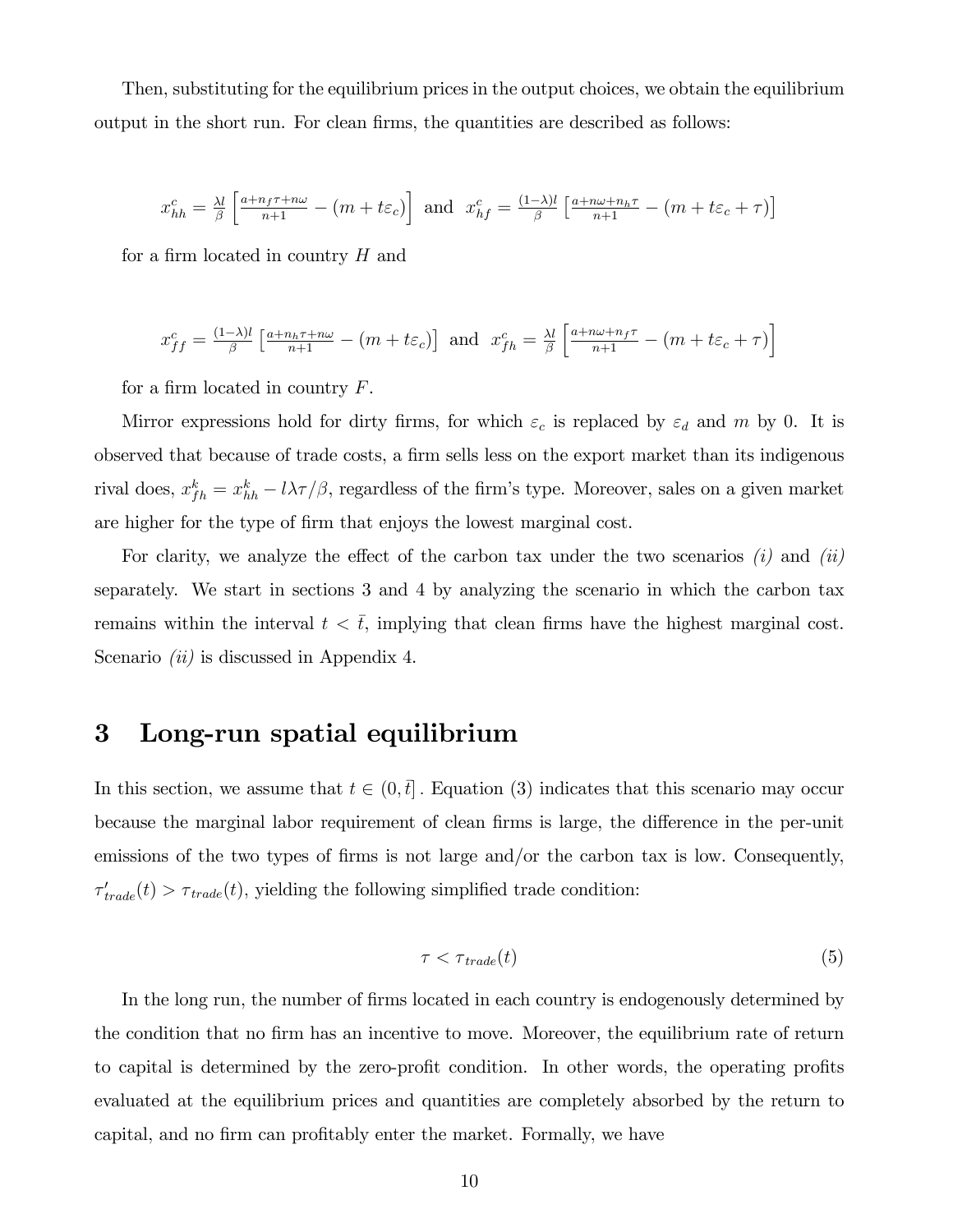$$
r_h^c = \frac{\lambda l}{\beta} \left[ p_h^* - m - t \varepsilon_c \right]^2 + \frac{(1 - \lambda)l}{\beta} \left[ p_f^* - m - t \varepsilon_c - \tau \right]^2 \tag{6}
$$

$$
r_f^c = \frac{\lambda l}{\beta} \left[ p_h^* - m - t \varepsilon_c - \tau \right]^2 + \frac{(1 - \lambda)l}{\beta} \left[ p_f^* - m - t \varepsilon_c \right]^2. \tag{7}
$$

Similar expressions hold for dirty firms, for which  $\varepsilon_c$  is replaced by  $\varepsilon_d$  and m by 0.

Now, we can analyze the spatial differences in return to capital for each type of firm to determine where capital owners decide to invest their capital. The spatial differences in the net return to capital  $\Delta r^i = r_h^i - r_f^i$  are as follows:

$$
\Delta r^{c} = l\tau \frac{(n-2n_h-2\lambda+1)\tau + 2(2\lambda-1)(a-(n+1)(m+t\varepsilon_c)+n\omega)}{\beta(n+1)}
$$
(8)

$$
\Delta r^d = l\tau \frac{(n-2n_h - 2\lambda + 1)\tau + 2(2\lambda - 1)(a - (n+1)t\varepsilon_d + n\omega)}{\beta(n+1)}
$$
(9)

where  $a - (n + 1)(m + t\varepsilon_c) + n\omega$  and  $a - (n + 1)t\varepsilon_d + n\omega$  are positive for all positive values of  $\tau_{trade}$ . Now, let us denote by  $s_k$  the share of k-type firms located in country H, such that the number of firms in country H can be written as  $n_h = \mu n s_d + (1 - \mu) n s_c$  where  $(1 - \mu) s_c n$ and  $\mu s_d n$  represent the number of clean and dirty firms in country H, respectively. Replacing  $n_h$  by  $\mu n s_d + (1 - \mu) n s_c$  and the average marginal cost  $\omega$  by its value in (8) and (9), we can analyze how these variables react to a change in the spatial distribution of k-type firms,  $s_k$ , or in the distribution of firms across types,  $\mu$ . It is straightforward to verify that  $d\Delta^k/ds_k < 0$  $\forall k = c, d$  due to higher competition. Thus, location equilibria are stable.

The carbon tax triggers two opposing forces on the spatial difference in return to capital:

$$
\frac{\partial \Delta r^k}{\partial t} = \frac{2l\tau}{\beta} (2\lambda - 1) \begin{bmatrix} \frac{\partial p_h}{\partial t} & -\frac{\partial t \varepsilon_i}{\partial t} \\ \frac{\partial \omega}{\partial t} & \frac{\partial \omega}{\partial t} \end{bmatrix}, \ k = c, d
$$

In the presence of market size asymmetry,  $\lambda > 1/2$ , the tax incidence force exacerbates the difference in returns to capital across countries, whereas the impact of the carbon tax on the marginal cost has the opposite sign. The net impact is always negative for dirty firms, whose tax burden is raised by their high emissions, which is also the case for clean firms as long as the effect on the marginal cost dominates that on the tax incidence, as we assumed in  $(4)$ . Consequently, we have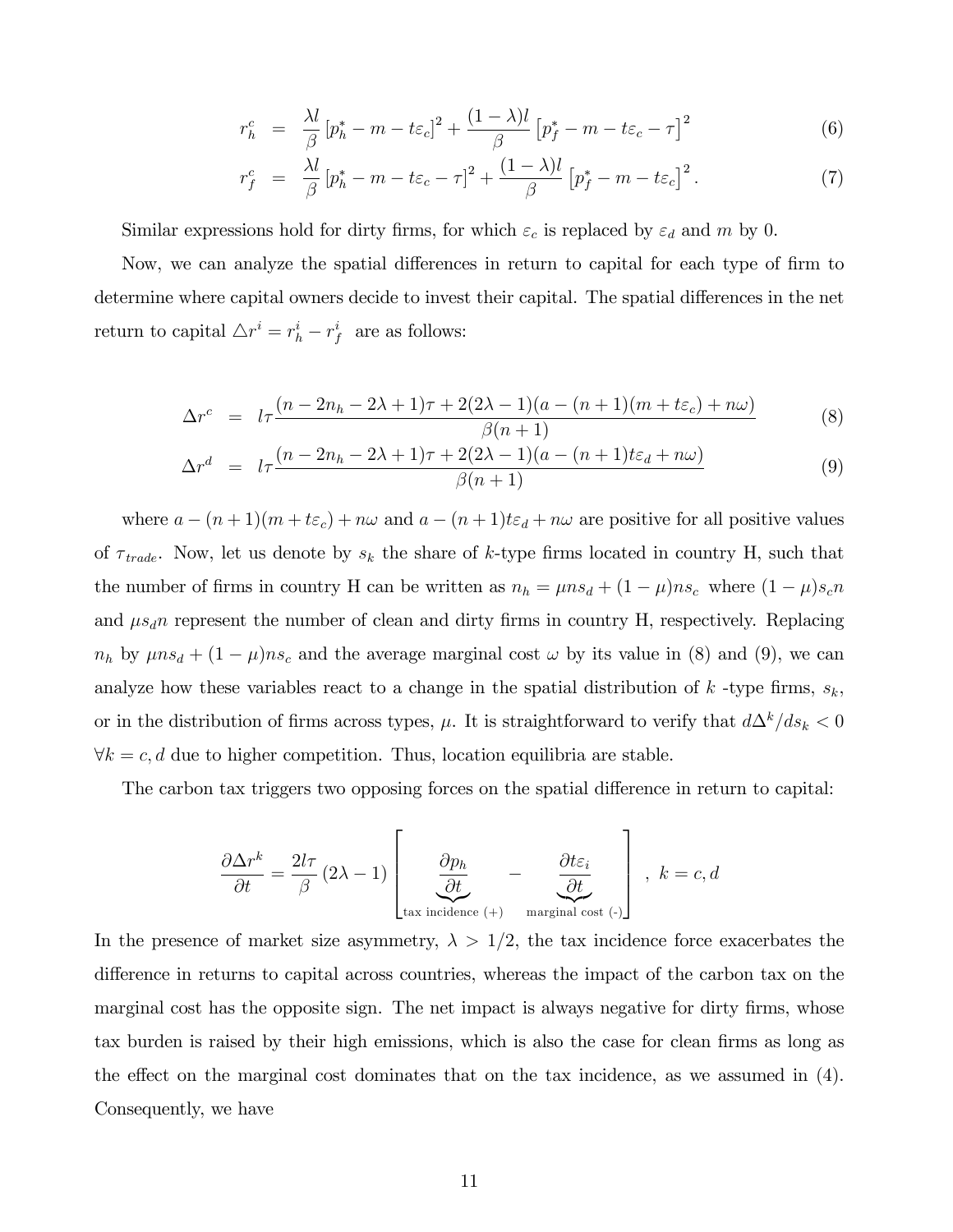$$
\frac{\partial \Delta r^c}{\partial t} < 0 \text{ and } \frac{\partial \Delta r^d}{\partial t} < 0 \tag{10}
$$

More importantly, a carbon tax erodes the benefit of being in the large country more for the dirty firms than for the clean ones :

$$
\left|\frac{\partial \Delta r^c}{\partial t}\right| < \left|\frac{\partial \Delta r^d}{\partial t}\right|.
$$

Hence, when different market sizes are considered, a global carbon tax is not a spatially neutral policy instrument. Because the tax amount paid is proportional to the individual output (the carbon tax is a quantity tax), the location in the large market becomes more costly and some firms may relocate towards the small one with the aim of reducing the tax burden. Consequently, the introduction of such taxation increases the attractiveness of the small country. This mechanism takes place in the presence of homogeneous technologies (Exbrayat  $et al, 2013$  and is further accentuated for dirty firms when heterogeneous technologies coexist.

Finally, we check that

$$
\Delta r^{c} - \Delta r^{d} = 2l\tau (2\lambda - 1) \frac{t(\varepsilon_{d} - \varepsilon_{c}) - m}{\beta} < 0
$$
\n(11)

which is negative because  $(3)$ . Hence, because of a scale economies effect, the spatial difference in net return to capital between the large and small countries is higher for dirty firms that keep enjoying the lowest marginal cost after taxation. Because  $\Delta r^c$  is always smaller than  $\Delta r^d$ , the long-run equilibrium location of firms cannot involve an interior configuration with a partial coagglomeration between the two countries for each type of firms, that is,  $\Delta r^c$  =  $\Delta r^d = 0$ . Importantly, all firms can never agglomerate in the small country because for  $n_h = 0$ , we have  $\Delta r^c > 0$  and  $\Delta r^d > 0$ , implying that each firm, whether dirty or clean, has an incentive to move to the large country.

We are now in a position to describe location equilibria in the long run. For this purpose, let us first define the equilibrium spatial configuration of firms when a carbon tax is absent. We first demonstrate in Appendix 1 that  $n - 2n_h - 2\lambda + 1$  is negative such that the spatial difference in return to capital decreases with trade costs, regardless of the type of firm (see  $(8)$ ) and  $(9)$ ). Therefore, let us define the following: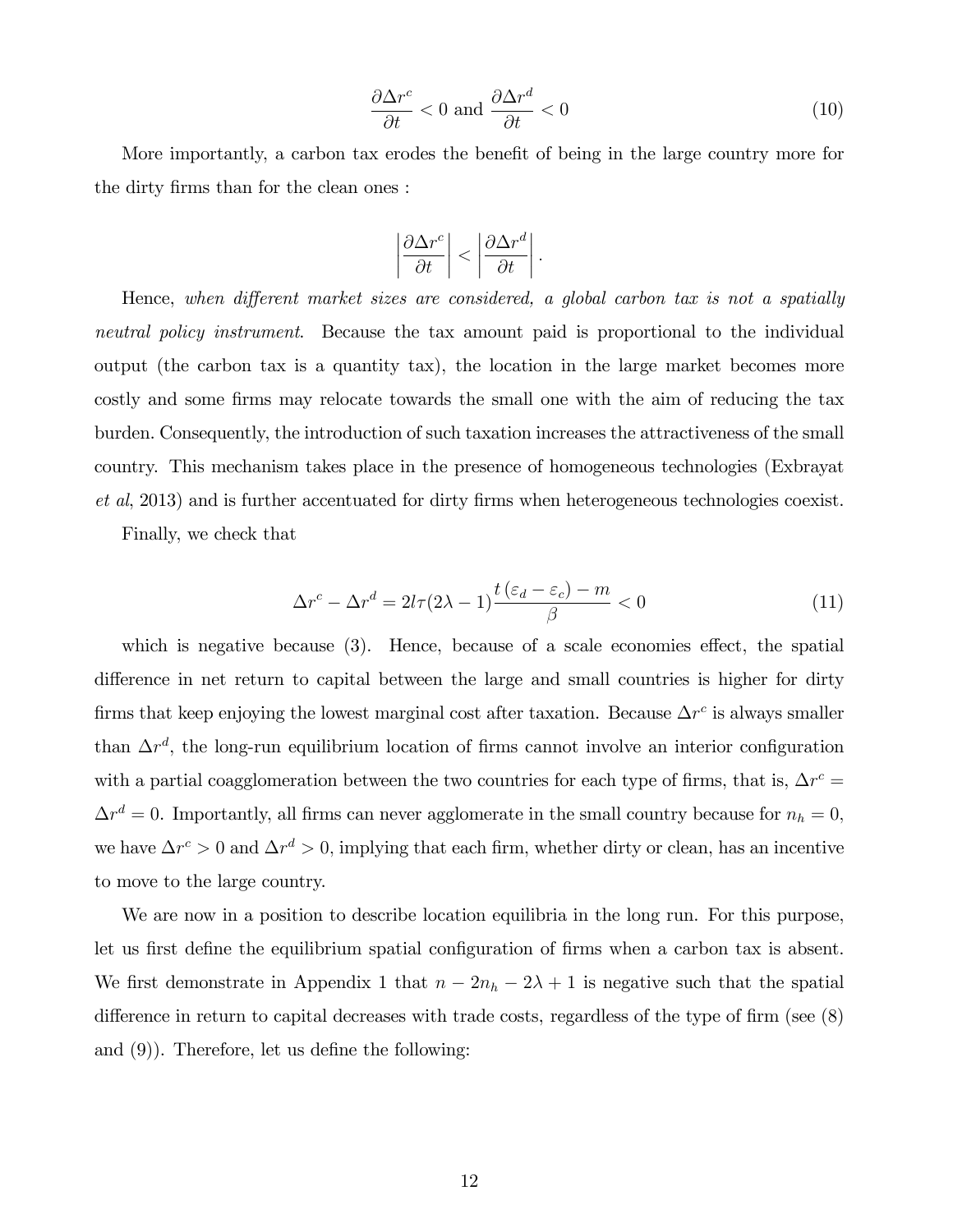$$
\tau^{a} = 2(2\lambda - 1) \frac{a - m(n\mu + 1)}{n + 2\lambda - 1},
$$
  
\n
$$
\tau^{c} \equiv 2(2\lambda - 1) \frac{a - m(n\mu + 1)}{n(2\mu - 1) + 2\lambda - 1},
$$
  
\n
$$
\tau^{d} \equiv 2(2\lambda - 1) \frac{a + n(1 - \mu)m}{n(2\mu - 1) + 2\lambda - 1},
$$

where  $\tau_a$  and  $\tau_c$  are obtained by requiring  $\Delta r^c = 0$  at spatial configurations  $(s_c = 1; s_d = 1)$ and  $(s_c = 0; s_d = 1)$ , respectively, whereas  $\tau_d$  is obtained by requiring  $\Delta r^d = 0$  at spatial configurations  $(s_c = 0; s_d = 1)$ . We can easily check that  $\tau^a < \tau^c < \tau^d$ .

To define the possible spatial configurations, let us consider the following:

$$
\tilde{s}_{c} = \frac{1}{2} \frac{2\mu - 1}{\mu - 1} + (2\lambda - 1) \frac{1}{2} \frac{2(a - m) - 2n\mu m - \tau}{n\tau (1 - \mu)},
$$
  

$$
\tilde{s}_{d} = \frac{1}{2\mu} + (2\lambda - 1) \frac{1}{2} \frac{2a + 22mmm(1 - \mu) - \tau}{n\tau \mu}.
$$

Then, as the level of trade cost decreases because of the process of trade integration, the possible spatial configurations are as follows:

 $(i)$  partial selection of dirty firms and agglomeration of clean firms in the smaller country  $(0, \tilde{s}_d)$  when  $\tau > \tau^d$ ;

(ii) perfect selection of dirty firms and clean firms  $(0,1)$  when  $\tau^d \geq \tau > \tau^c$ ;

 $(iii)$  partial selection of clean firms and agglomeration of dirty firms in the larger country  $(\tilde{s}_c, 1)$  when  $\tau^c \geq \tau > \tau^a$ ;

(iv) co-agglomeration in the larger country (1, 1) when  $\tau \leq \tau^a$ .

We prove in Appendix 1 that  $\tau^d$  <  $\tau_{trade}$  such that all of the abovementioned spatial patterns are compatible with the trade feasibility condition.<sup>8</sup> To understand this result, recall the location forces that explain why we move from the most dispersed spatial pattern to more agglomerated configurations. On the one hand, the *market size* encourages firms to locate in the larger country. Moreover, the derivatives  $d\Delta r^d/d\lambda > d\Delta r^c/d\lambda > 0$  show that the market size effect is stronger for the dirty firms because they benefit from a lower marginal cost. We verify that  $d^2\Delta r^c/d\lambda d\tau = d^2\Delta r^c/d\lambda d\tau < 0$ , implying that this market size effect increases with the decrease in trade costs. On the other hand, we observe that  $d\Delta r^d/dn_h = d\Delta r^c/dn_h < 0$  (see. (8) and (9)) and  $d^2\Delta r^c/dn_hd\tau = d^2\Delta r^d/dn_hd\tau < 0$ . Thus, competition acts as a dispersion

 $8A$  similar conclusion is reached under monopolistic competition in Okubo *et al* (2010).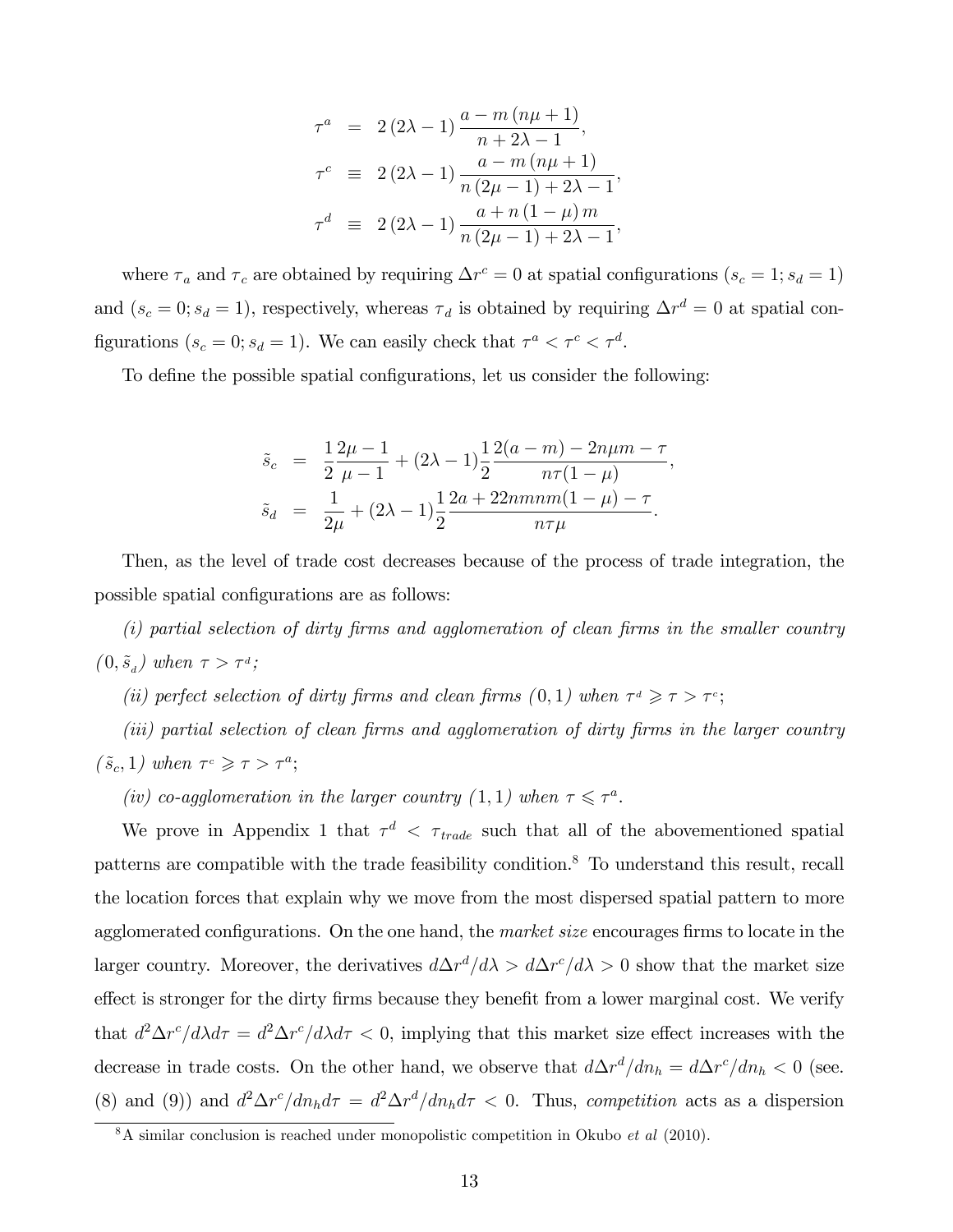force; however, decreasing trade costs weakens this force, whereas it amplifies the agglomeration force. This reasoning helps explain the shift from spatial configuration (i) to (ii), (ii) to (iii) and from (iii) to (iv). During this process, dirty firms are the first ones to move toward the larger country. Indeed, they have the lowest marginal cost and thus are both more attracted by the large country and less sensitive to the higher competition within this country.

We now turn attention to the long-run equilibrium location in the presence of a carbon tax. Because the introduction of a carbon tax modifies the spatial differences in return to capital, the threshold levels of trade costs are now expressed by

$$
\tau_a(t) \equiv \tau_a - tA_a
$$
  

$$
\tau_c(t) \equiv \tau_c - tA_c
$$
  

$$
\tau_d(t) \equiv \tau_d - tA_d
$$

with

$$
A_a \equiv 2(2\lambda - 1) \frac{\varepsilon_c + n\mu (\varepsilon_c - \varepsilon_d)}{n + 2\lambda - 1}
$$
  
\n
$$
A_c \equiv 2(2\lambda - 1) \frac{\varepsilon_c + n\mu (\varepsilon_c - \varepsilon_d)}{-n + 2\lambda + 2n\mu - 1}
$$
  
\n
$$
A_d \equiv 2(2\lambda - 1) \frac{\varepsilon_d + n(\varepsilon_d - \varepsilon_c)(1 - \mu)}{-n + 2\lambda + 2n\mu - 1}
$$

and  $A_d > A_c > A_a > 0$ . Note that  $\tau_a(t) < \tau_c(t) < \tau_d(t)$  for any t, and each one of this threshold values of  $\tau$  decreases with t. Consequently, the higher the carbon tax is, the smaller the trade cost threshold that triggers the shift from one spatial configuration to the other becomes. Thus, abstracting for a moment from the trade feasibility condition, a positive carbon tax reduces the attractiveness of the larger country (see equation (10)). Indeed, the carbon tax is a quantity tax that ultimately reduces the incentive to locate in the larger country to produce on a larger scale. In other words, even when levied at the same rate, the carbon tax distorts the location choices of heterogeneous mobile firms.

Similarly to the scenario involving a zero carbon tax, we can now define spatial configurations that may arise (see Figure 1). For this purpose, let us consider the following: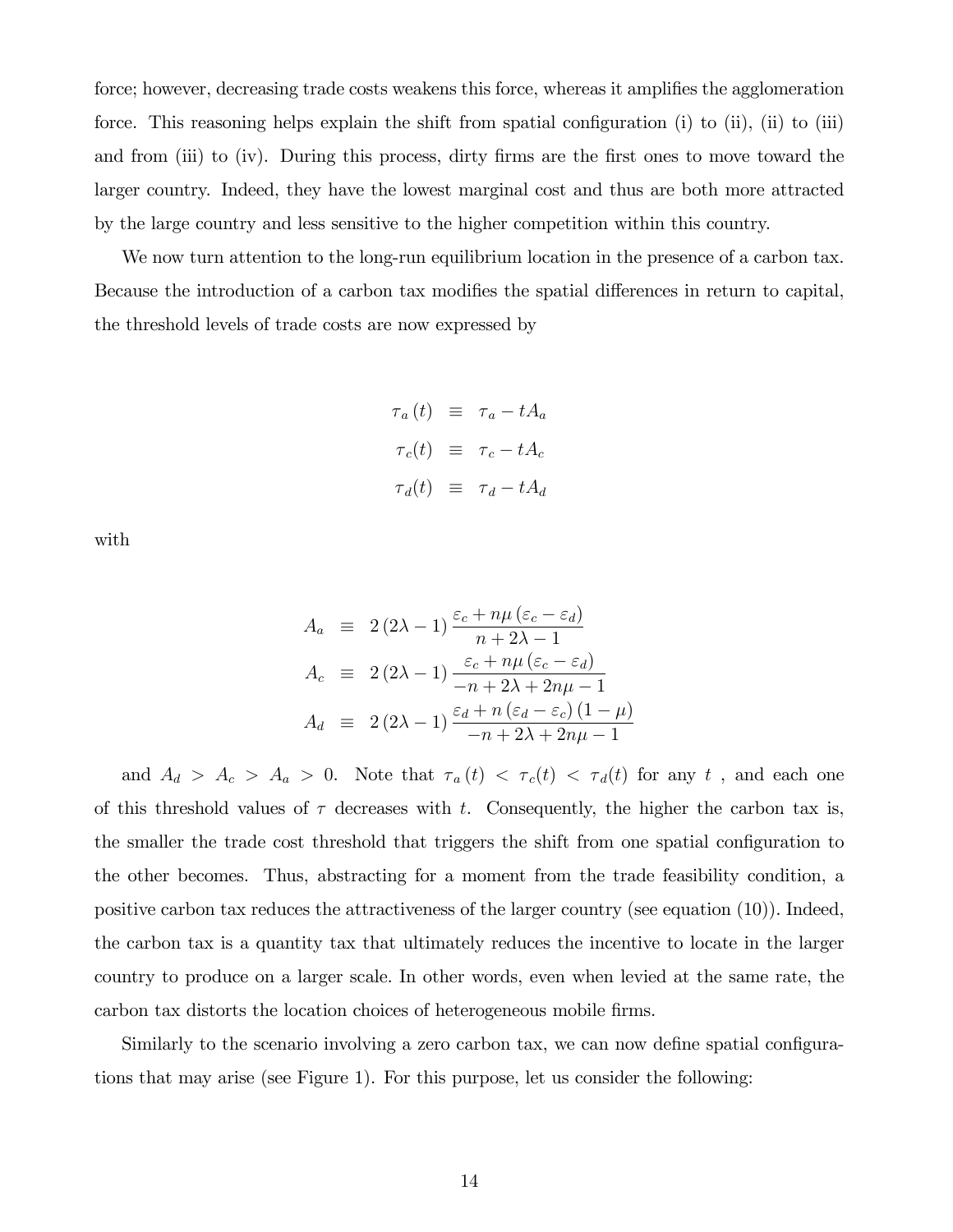$$
\tilde{s}_{c}^{t} = \tilde{s}_{c} - t (2\lambda - 1) \frac{\varepsilon_{c} + n\mu (\varepsilon_{c} - \varepsilon_{d})}{n\tau (1 - \mu)},
$$
  

$$
\tilde{s}_{d}^{t} = \tilde{s}_{d} - t (2\lambda - 1) \frac{\varepsilon_{d} + n (\varepsilon_{d} - \varepsilon_{c}) (1 - \mu)}{n\tau \mu}.
$$

It follows that the possible spatial configurations are as follows:

 $(i)$  Agglomeration of clean firms in the smaller country and partial selection of dirty firms  $(0, \tilde{s}_d^t)$  when  $\tau > \tau_d(t);$ 

 $(ii)$  Perfect selection of dirty firms in the larger country and clean firms in the smaller country  $(0,1)$  when  $\tau_d(t) \geq \tau > \tau_c(t);$ 

 $(iii)$  Partial selection of clean firms and agglomeration of dirty ones in the larger country  $(\tilde{s}_c^t, 1)$  when  $\tau_c(t) \geq \tau > \tau_a(t);$ 

(iv) Co-agglomeration in the larger country (1,1) when  $\tau \leq \tau_a(t)$ .

Can all these spatial configurations arise as location equilibria? To answer this question, we must analyze whether the configurations are compatible with bilateral trade flows. The following proposition shows that both the level of taxation and the market size asymmetry affect the set of equilibrium candidates:

**Proposition 1** Given  $t \in [0;\bar{t})$  and  $\tau \in [0;\tau_{\text{trade}})$ , there exists threshold values of the carbon  $\tan t_1$ ,  $t_2$  and  $t_3$  such that

(a) if  $t \le t_1$ , then all spatial configurations  $(1,1)$ ,  $(\tilde{s}^t_c,1)$ ,  $(0,1)$ ,  $(0,\tilde{s}^t_d)$  are location equilibria;

(b) if  $t_1 < t \le t_2$ , then spatial configurations  $(1, 1)$ ,  $(\tilde{s}^t_c, 1)$ ,  $(0, 1)$  are equilibria locations;

(c) if  $\lambda \geq (3n + 1) / (4n + 2)$  and  $t_2 < t \leq t_3$  or if  $\lambda < (3n + 1) / (4n + 2)$  and  $t_2 < t \leq \overline{t}$ , then spatial configurations  $(1,1)$  and  $(\tilde{s}^t_c,1)$  are location equilibria;

(d) if  $\lambda \geq (3n+1)/(4n+2)$  and  $t > t_3$ , then the only location equilibrium is  $(1, 1)$ .

#### **Proof.** See Appendix 2.  $\blacksquare$

The foregoing proposition states that low levels of the carbon tax, i.e.,  $t \leq t_1$ , leave the type of spatial configurations that would arise in the absence of any carbon tax unchanged. By contrast, as the carbon taxes exceeds the threshold value  $t_1$ , certain spatial configurations with trade cease to be stable equilibria because international trade ceases to be profitable. This result can be explained as follows. Different spatial configurations arise depending on the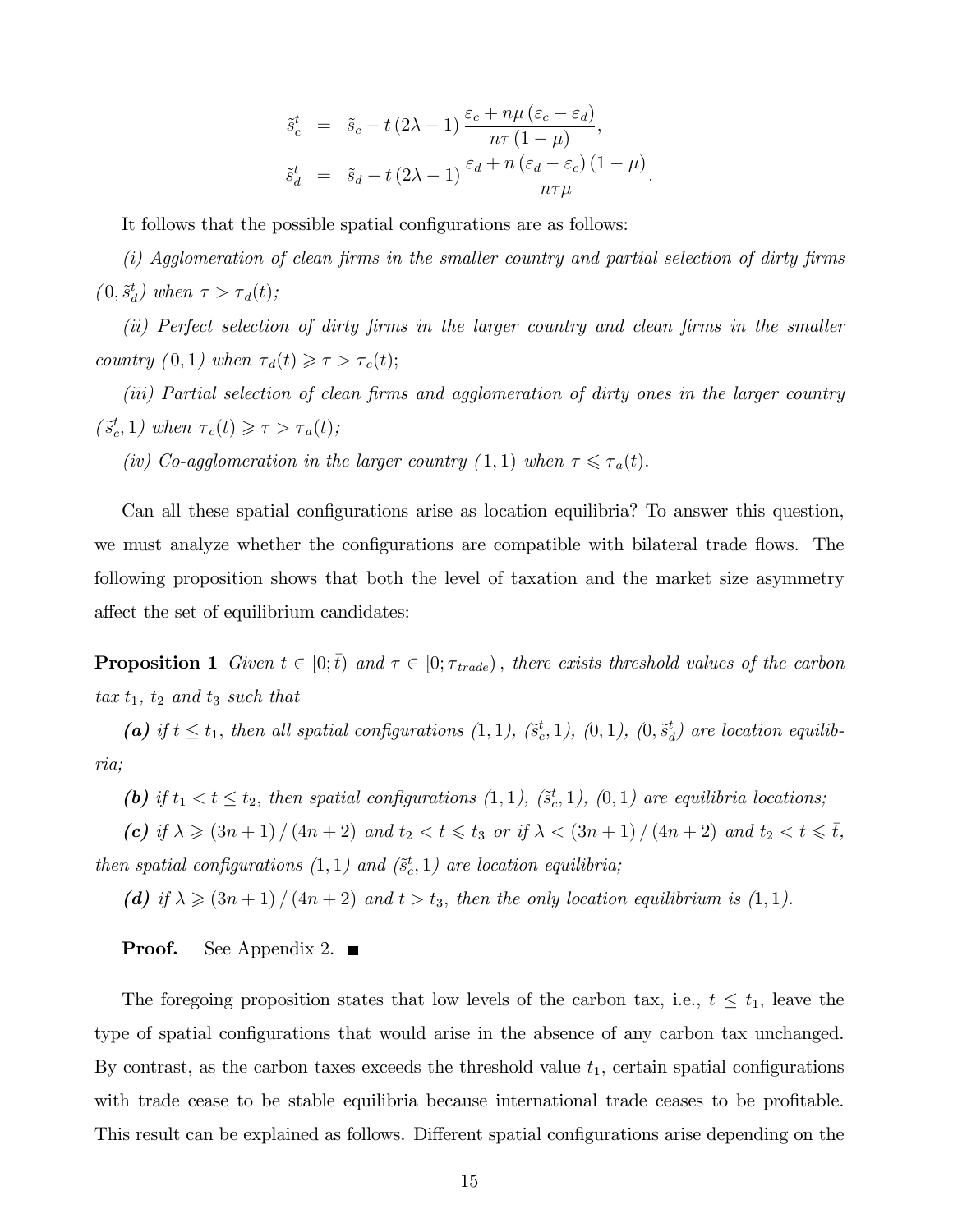weight of two traditional forces shaping the location choices: the market size and the intensity of competition. Introducing a carbon tax weakens the market size effect. As a result, the higher the carbon tax is, the smaller each of the threshold values of trade costs becomes (with  $d\tau_d(t)/dt < d\tau_c(t)/dt < d\tau_a(t)/dt < 0$ . Thus, ceteris paribus,

Corollary 1 A global carbon tax weakens agglomeration forces and favors the emergence of dispersed equilibria of firms' location.

As discussed in section 3, this effect has repercussions for the level of pollution in both countries.

However, this is not the end of the story. On the one hand, a global carbon tax reduces most the trade conditions that define agglomerated configuration favoring dispersion; on the other, the tax does render the trade condition more binding  $(d\tau_{trade}/dt < 0)$  such that threshold values  $\tau_c(t)$  and  $\tau_d(t)$  might become higher than  $\tau_{trade}$ . In this case, the global carbon tax (in the presence of strong asymmetry in country size) works against dispersion. In fact, the most dispersed spatial configurations become incompatible with the trade condition, whereas they are compatible without such a tax. We call this the *no-trade effect*, which occurs when  $t > t_1$ (i.e.,  $\tau_d(t) > \tau_{trade}$ ), when  $t > t_2$  (i.e.,  $\tau_c(t) > \tau_{trade}$ ) or  $t > t_3$  (i.e.,  $\tau_a(t) > \tau_{trade}$ ).

Figure 1 illustrates the selection of location equilibria compatible with the trade condition when countries' size satisfy either  $\lambda < (3n+1)/(4n+2)$  (left panel) or  $\lambda > (3n+1)/(4n+2)$ (right panel), respectively. We summarize the result as follows:

Corollary 2 A high global carbon tax favors agglomeration when market sizes are strongly asymmetric.

Hence, introducing a carbon tax may crucially affect the set of possible location equilibria and, in turn, the level of emissions. Now, the level of pollution corresponding to each spatial configuration remains to be analyzed.

## 4 Pollution

To proceed with the analysis of global pollution, we evaluate total emissions stemming from each spatial configuration when  $t = 0$  and  $t > 0$ . Considering these two cases is essential for the identification of various effects of a carbon tax on pollution.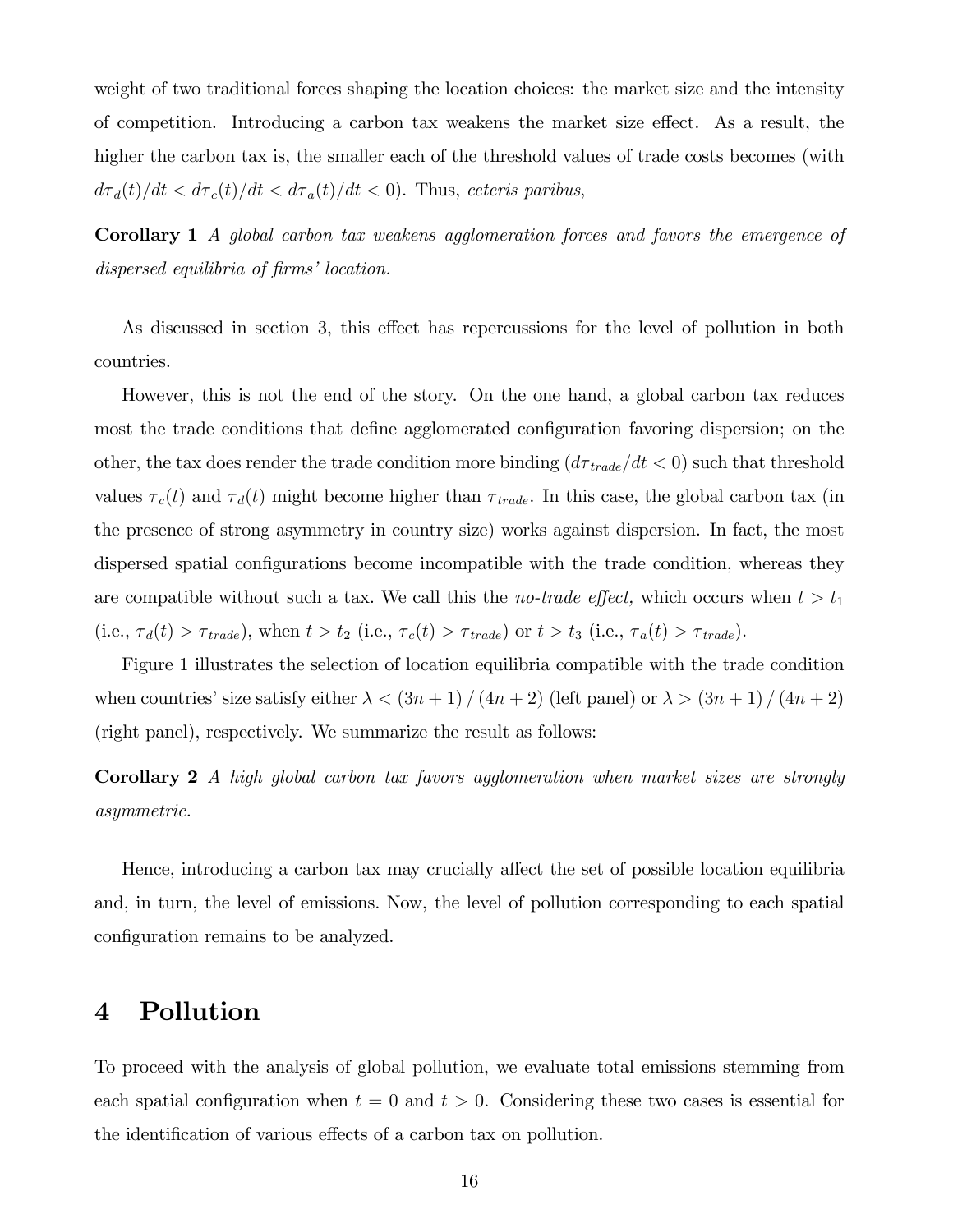

Figure 1: Location equilibria for all  $t < \bar{t}$ 

#### 4.1 Global emissions in the absence of taxation

The function of global emissions for a given spatial distribution of clean and dirty firms  $(E_c+E_d)$ can be expressed as follows:

$$
\mathbf{E}\left(s_c, s_d\right) = \begin{pmatrix} (2\lambda - 1)\tau \begin{pmatrix} n\mu_c\mu_d\left(s_d - s_c\right)\left(\varepsilon_d - \varepsilon_c\right) \\ + \mu_c\varepsilon_c s_c + \mu_d\varepsilon_d s_d \\ + \mu_d\left(\varepsilon_d - \varepsilon_c\right)\left(a - \lambda\tau + mn\mu_c\right) \end{pmatrix} \frac{nl}{\beta\left(n+1\right)} \qquad (12)
$$
  
 
$$
+ \varepsilon_c\left(a - \lambda\tau - m\mu_c\right)
$$

where  $s_d > s_c$  regardless of the equilibrium spatial configuration as long as  $t \in (0, \bar{t}]$ . We can now incorporate the equilibrium values of  $s_c$  and  $s_d$  to analyze the evolution of global emissions as we move from one spatial configuration to another.

Comparing the level of global emissions at the spatial configuration i) with ii), ii) with iii), and finally iii) with iv), at the market equilibrium, we obtain the following: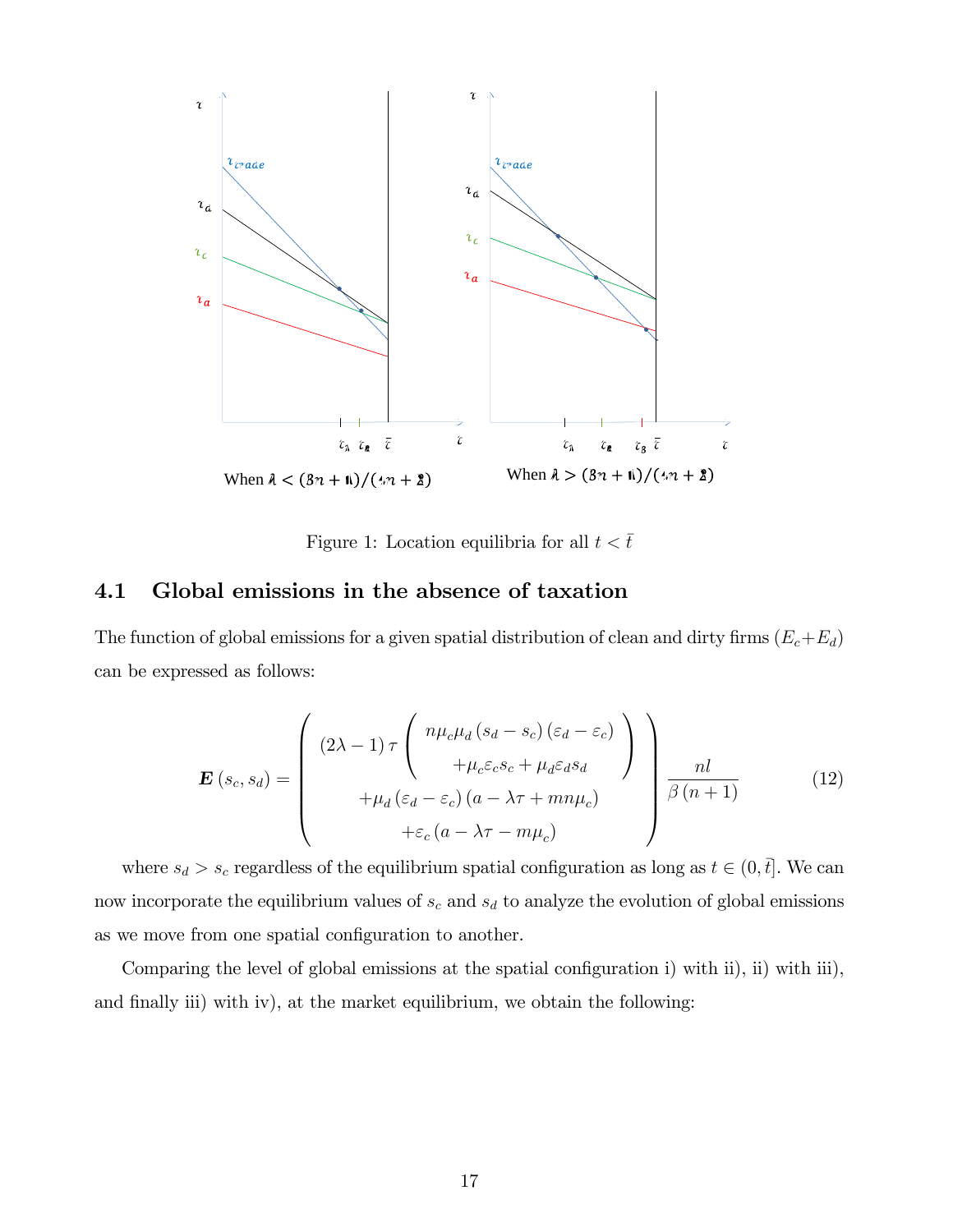$\mathbf{E}\left(0,1\right) \geqslant \mathbf{E}\left(0,\tilde{s}_d\right) \text{ for all } \tau \geqslant \tau_d$  $\mathbf{E}\left(\tilde{s}_c, 1\right) \geqslant \mathbf{E}\left(0, 1\right) \text{ for all } \tau \leqslant \tau_c$  $\mathbf{E}(1,1) \geqslant \mathbf{E}(\tilde{s}_c,1)$  for all  $\tau \geqslant \tau_a$ 

For all spatial configurations, the global emissions decrease with the level of trade costs but not to the same extent. We easily check that  $d\mathbf{E}$  (1, 1)  $/d\tau > d\mathbf{E}$  (0, 1)  $/d\tau > d\mathbf{E}$  (s<sub>c</sub>, 1)  $/d\tau >$  $\mathbf{E}(0,\tilde{s}_d)$ . The following graph illustrates the evolution of global emissions.



Figure 2: Global emissions and trade cost without carbon taxation

Trade liberalization favors agglomeration in the larger country, which is also the most polluting spatial configuration, suggesting that trade liberalization is detrimental to the environment. Two effects underlie this specific path of pollution. First, for a given spatial pattern, trade liberalization boosts the output per firm and thereby the level of emissions. Second, as is standard in trade and location models, trade liberalization pushes for relocations from the small to the larger country because of the attractiveness of its market size. Because average scale of production is higher in this country, such relocations amplify emissions. Interestingly, the two effects are at work in configurations (i) and (iii), leading to a more intense increase in the level of pollution. By contrast, only the quantity effect occurs in configurations (ii) and (iv), leading to a less accentuated rise in the level of pollution.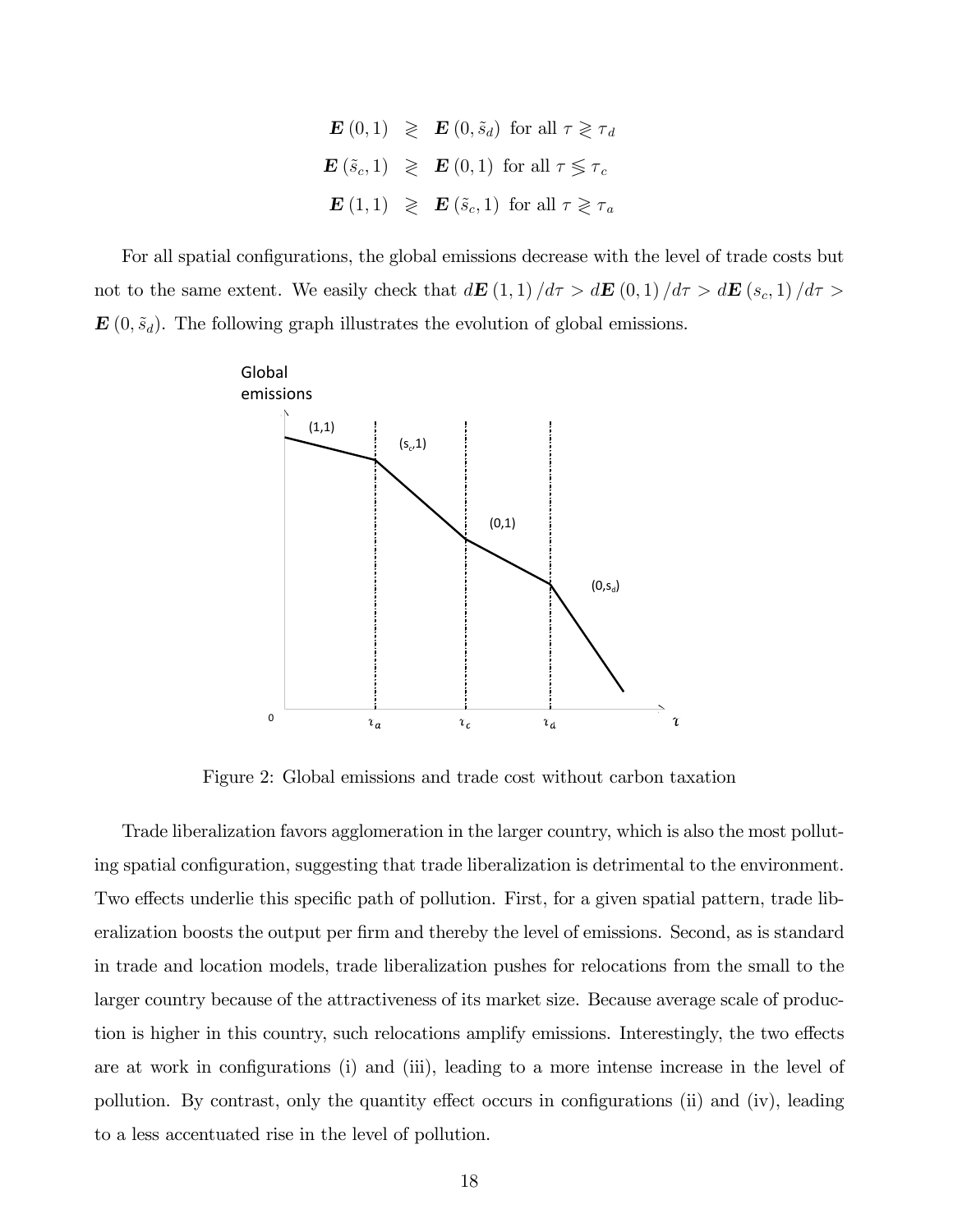#### 4.2 Global emissions in the presence of a carbon tax

We can now analyze the environmental effects of the implementation of a global carbon tax. To address this issue, we start with the spatial configurations  $(1, 1)$  and  $(0, 1)$ :

$$
\mathbf{E}^{t} (1,1) = \mathbf{E} (1,1) - t\Lambda \text{ and } \mathbf{E}^{t} (0,1) = \mathbf{E} (0,1) - t\Lambda
$$
  
with  $\Lambda = nl \frac{\mu (\varepsilon_{d} - \varepsilon_{c}) (\varepsilon_{c} + \varepsilon_{d} + n (\varepsilon_{d} - \varepsilon_{c}) (1 - \mu)) + \varepsilon_{c}^{2}}{\beta (n + 1)}$ 

We check that  $\Lambda$  is positive under the assumption (4), such that the carbon tax reduces the global level of emissions. Regarding these two spatial configurations, the reduction in emissions is exclusively driven by the adjustment of the individual output of each type of firm (because  $\tilde{s}^t_d$  and  $\tilde{s}^t_c$  are constant). This *Pigouvian effect* amounts to  $t\Lambda$ .

Turning our attention to total emissions in the two other spatial configurations such that at least one type of firm is partially agglomerated in the larger country., we obtain

$$
\mathbf{E}^{t} \left( \tilde{s}_{c}^{t}, 1 \right) = \mathbf{E} \left( \tilde{s}_{c}, 1 \right) - t \left( \Lambda + \Upsilon \right) \text{ and } \mathbf{E}^{t} \left( 0, \tilde{s}_{d}^{t} \right) = \mathbf{E} \left( 0, \tilde{s}_{d} \right) - t \left( \Lambda + \Theta \right)
$$
\n
$$
\text{with } \Upsilon = l \left( 2\lambda - 1 \right)^{2} \frac{\left( \varepsilon_{c} + n\mu \left( \varepsilon_{c} - \varepsilon_{d} \right) \right)^{2}}{\beta \left( n + 1 \right)}
$$
\n
$$
\text{and } \Theta = l \left( 2\lambda - 1 \right)^{2} \frac{\left( \varepsilon_{d} + n \left( \varepsilon_{d} - \varepsilon_{c} \right) \left( 1 - \mu \right) \right)^{2}}{\beta \left( n + 1 \right)}
$$

Again, the implementation of a carbon tax clearly reduces emissions. However, it does so through both a *Pigouvian effect* (captured by  $\Lambda$ ) and a *relocation effect* (captured by  $\Upsilon$  and  $\Theta$ ). Indeed, recall that  $\tilde{s}^t_c$  and  $\tilde{s}^t_d$  decline with t because the carbon tax reduces the spatial difference in returns to capital (through its negative impact on the difference in net marginal cost between dirty and clean firms). Therefore, a global carbon tax reduces the spatial concentration of clean and dirty firms in the larger country. Importantly, this *relocation effect* is stronger in the spatial configuration with partial concentration of dirty firms  $(\Theta > \Upsilon)$  because the carbon tax exerts a stronger effect on the firms' margin than on the margin of clean firms.

Finally, let us analyze the evolution of global emissions as we move along the equilibrium path of spatial configurations. Assume for a moment that the carbon tax does not exceed the threshold value  $t_1$  and thus bilateral trade flows may be observed under all four spatial configurations. We can rank global emissions along the equilibrium path of spatial configurations as follows: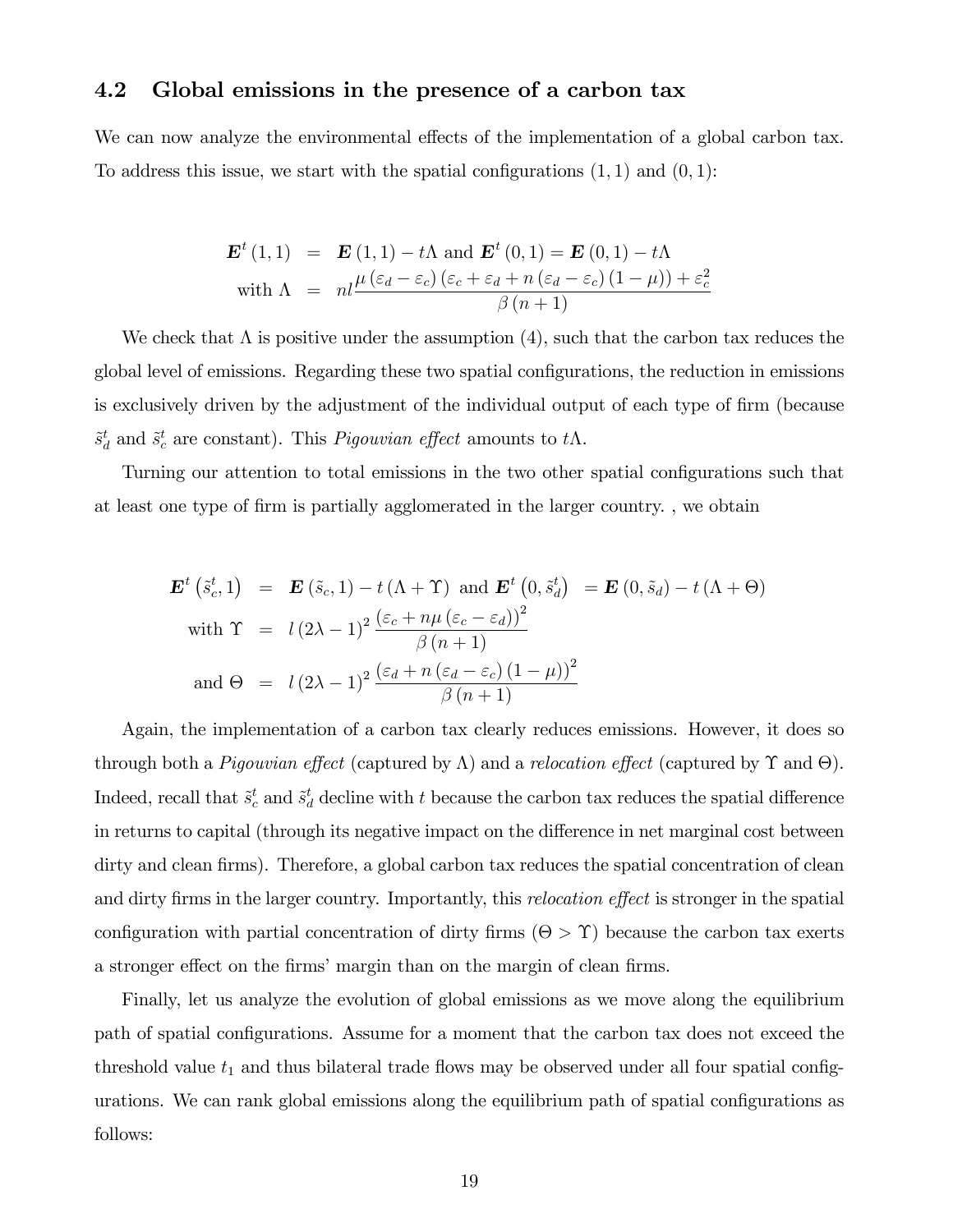$$
\mathbf{E}^{t} (1,1) > \mathbf{E}^{t} (\tilde{s}_{c}, 1) > \mathbf{E}^{t} (0,1) > \mathbf{E}^{t} (0, \tilde{s}_{d})
$$

Therefore, although the function is shifted down because of the efficiency of the carbon tax, global emissions follows the same pattern as in the absence of it: They increase with trade liberalization and with a more agglomerated pattern in the larger market (see. Figure 2).



Figure 3: Global emissions and trade cost with a carbon tax

However, note that the magnitude of the decrease in emissions strongly depends on the initial spatial equilibrium and whether this spatial pattern is stable to the introduction of the carbon tax. Indeed, taxing emissions affects the threshold levels of trade costs, which all decrease and thus shift to the left. As a consequence, certain initial spatial configurations become unstable, and some firms may relocate to keep their profitability unchanged. This is the *relocation effect* that arises when the trade cost belongs to the intervals  $(\tau_a(t), \tau_a)$ ,  $(\tau_c(t), \tau_c)$  or  $(\tau_d(t), \tau_d)$ . It can be observed that this effect is large, and thus amplifies the efficiency of the carbon tax, when the spatial pattern shifts from the *co-agglomeration*  $(1,1)$  or *perfect selection*  $(0,1)$  to a pattern that combines partial selection for one type of firm and agglomeration for the other  $((s_c, 1)$  or  $(0, s_d)$ . For these two configurations, *Pigouvian* and *relocation effects* accumulate and reinforce the effect of the tax on pollution.

For example, consider the shift from  $(1,1)$  to  $(s_c,1)$ . The relocation of some clean firms to the smaller market has two consequences. First, the new spatial distribution of clean firms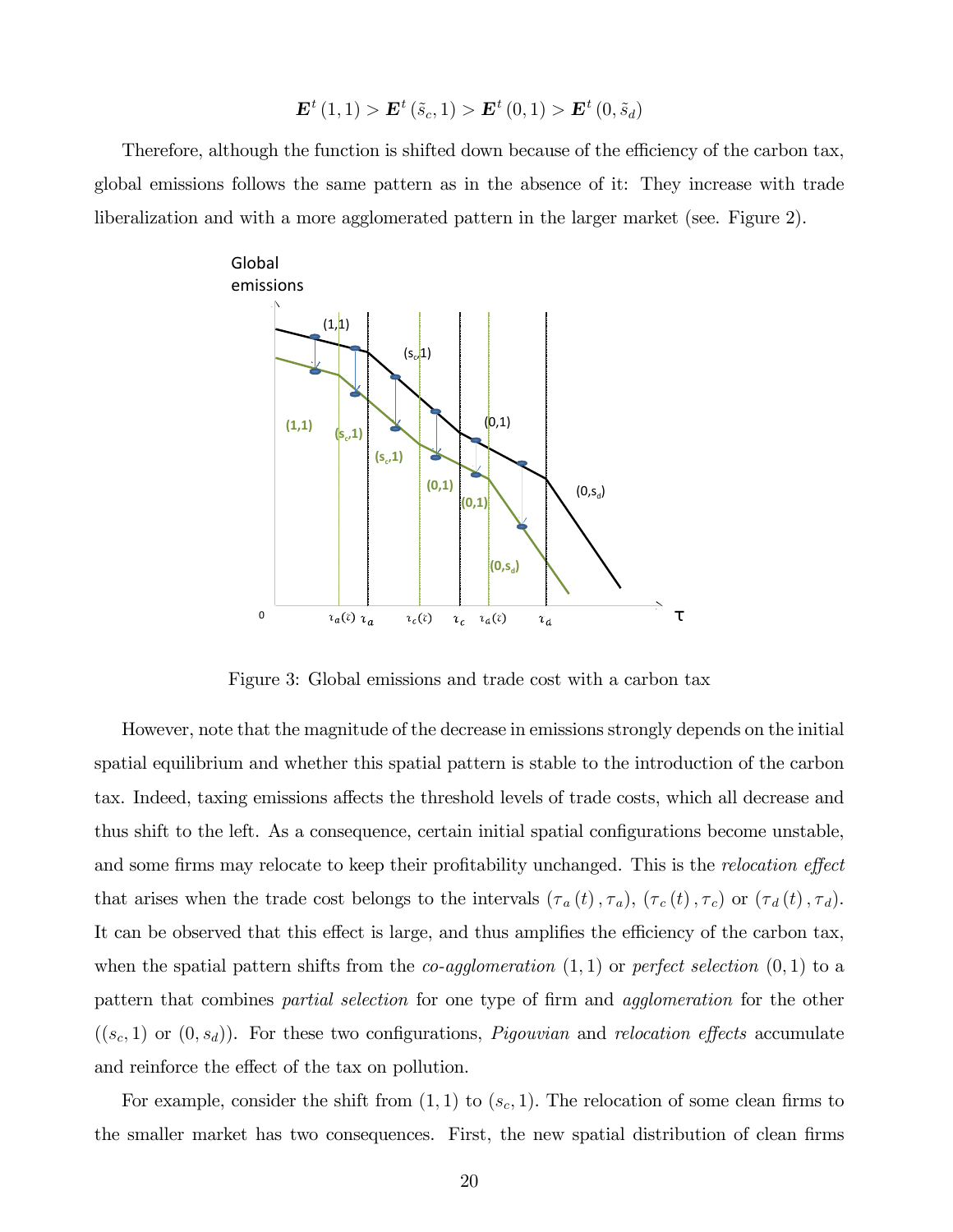is more environmentally friendly because  $dE_c^t/ds_c > 0$ . Second, the most polluting firms, fully concentrated in the larger market, face less competition in this market and thereby produce and pollute more  $(dE_d^t/ds_c < 0)$ . Put differently, the effect on environment is positive for clean firms, whereas it is negative for dirty ones. It is straightforward to check that  $|dE_c^t/ds_c| > |dE_d^t/ds_c|$ for all  $n < \varepsilon_c/\varepsilon_d - \varepsilon_c$  such that the positive effect dominates. For the same reasons, pollution strongly declines within the range  $(\tau_d(t), \tau_d)$ : The relocation of some dirty firms from the larger to the smaller market increases pollution from clean firms but decreases pollution from dirty ones to a larger extent.

These elements suggest that the efficiency of a global carbon tax policy is closely related to both the initial spatial equilibrium and the level at which the tax is set. The following proposition summarizes our results:

**Proposition 2** Assume a level of trade cost  $\tau \in (0, \tau_a)$  or  $\tau \in (\tau_c, \tau_d)$  such that co-agglomeration  $(1, 1)$  or perfect selection  $(0, 1)$  is the initial spatial equilibrium. Starting from such configurations, a global carbon tax will have a maximum effect on pollution if it gives rise to relocations from the larger market to the smaller one.

The above-described proposition illustrates the possibility that a carbon taxation induces not only the Pigouvian effect, which reduces pollution in each spatial configuration, but also urges the relocation of Örms from one country to the other, changing the type of spatial equilibrium that arises at certain levels of trade cost.

Finally, as Proposition 1 states, in the presence of a carbon tax, some spatial configurations may no longer arise as location equilibria. Indeed, a relatively high tax pressure might exclude some spatial equilibria because trade becomes unprofitable. If the carbon tax reaches and exceeds the threshold value  $t_1$ , the level of emissions may be the result of three effects: the Pigouvian and, possibly, the relocation and no-trade effects. If the last effect prevails, then one or more location equilibria disappear.

It is worth stressing that the third effect concerns the most environmentally friendly configurations. As stated by Proposition 1, scenario (iv) will no longer be among the set of location equilibria for this level of the carbon tax. Thus, the pollution curves appear as shown below:

We summarize our results in the following proposition.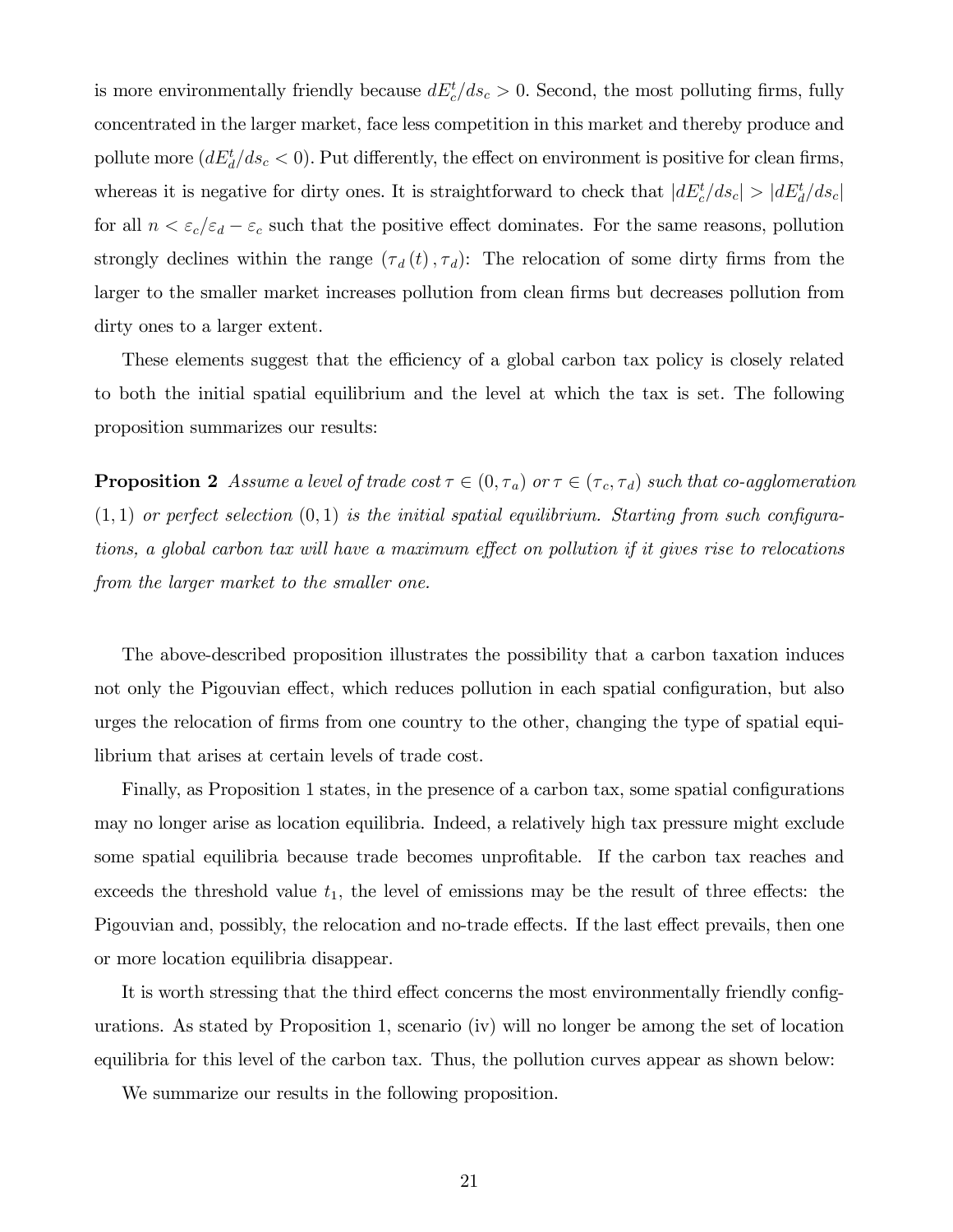

**Proposition 3** A relatively small global carbon tax,  $t \le t_1$ , decreases the total level of pollution through a Pigouvian effect and a relocation effect, leaving all spatial configurations to arise as equilibrium locations. Under a sufficiently high level of the global carbon tax,  $t > t_3$ , the tax renders trade inconvenient, favoring agglomeration.

To conclude, we show that as long as the carbon tax does not exceed a threshold value (namely  $t_1$ ), the policy has only positive effects for the environment. It lowers emissions in any spatial configuration and induces environmentally friendly spatial relocations. Nonetheless, there exists a threshold value, i.e.,  $t_1$ , above which the effects of taxation are more complex because the set of candidate equilibria is modified. More precisely, the most environmentally friendly spatial configurations can be removed.

# 5 Conclusion

This paper investigates the ability of a fully harmonized carbon tax to curb carbon emissions in a globalized economy characterized by an uneven spatial distribution of heterogeneous firms. Our results challenge the claim that a global carbon tax could succeed in improving the quality of environment without raising competitiveness concerns.

We first show that regardless of its level, a global carbon tax might encourage some firms to relocate their activity. Importantly, the level of the carbon tax matters for the direction of the relocation and its impact on global emissions. When the carbon tax is low enough, firms relocate to the smaller country to pay lower taxes by reducing their output. In addition to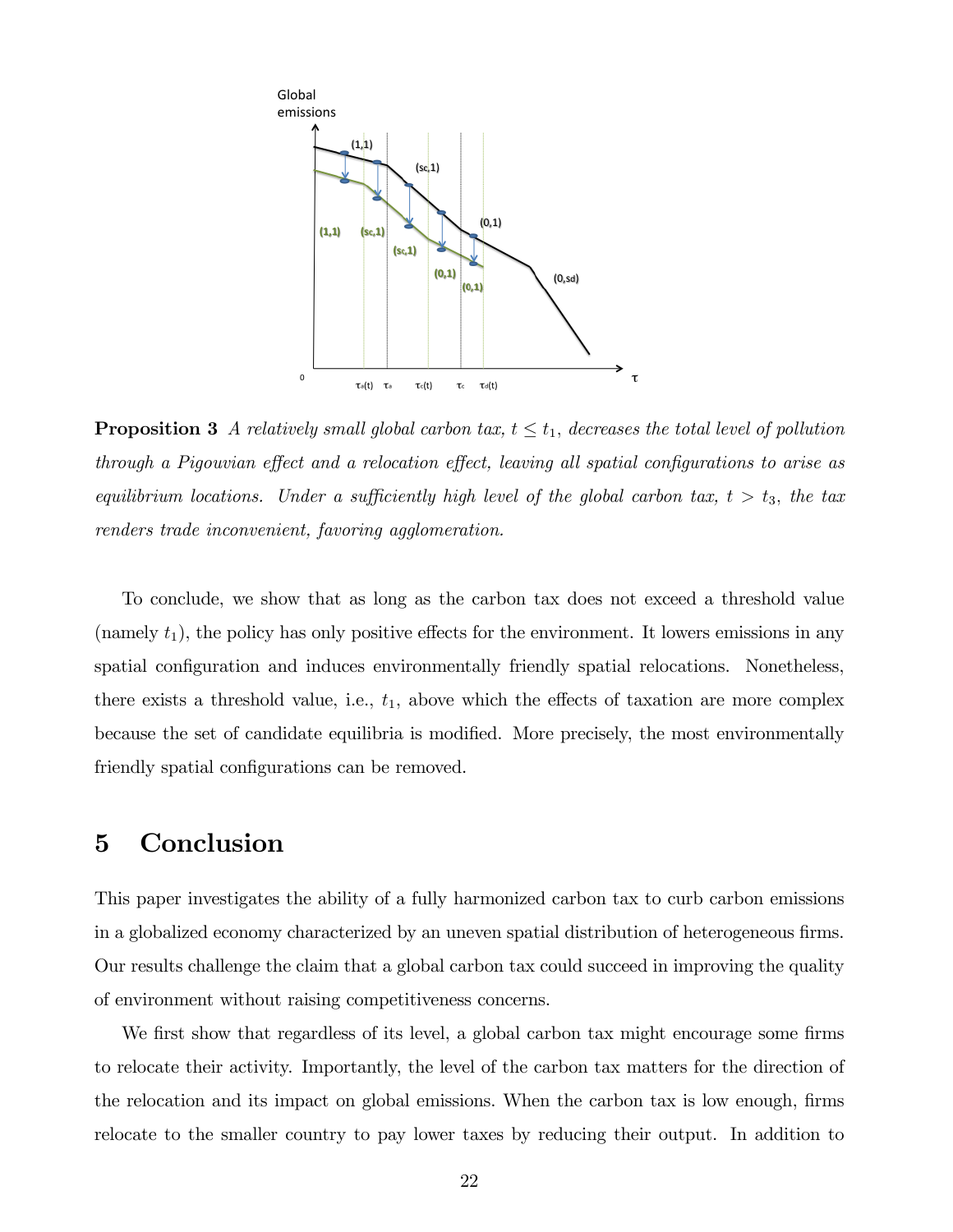the Pigouvian effect of the carbon tax, this relocation reduces global emissions by promoting a less concentrated spatial distribution of activities. Interestingly, this relocation strategy never involves clean and dirty firms at the same time. Specifically, low-cost firms relocate to the smaller country at an earlier stage of trade liberalization than high-cost firms do. Indeed, because they suffer a higher post-tax marginal cost, the latter are both less attracted by the large country and more sensitive to the higher competition within this country. If, however, the carbon tax is too high, then firms' profitability on the export market can be threatened, and they react by relocating to the larger country to maintain their export activity. In such a case, the Pigouvian effect of the carbon tax can be counteracted by the relocation effect, giving rise to a more polluting spatial distribution of firms.

# Appendices

#### Appendix 1: Equilibrium spatial locations in absence of carbon tax

To prove that spatial configurations (i),(ii),(iii) and (iv) are equilibria locations when  $t = 0$ , we simply need to prove that the trade condition evaluated at  $t = 0$  is such that  $\tau_{trade}(0) \geq \tau^d$ . If this condition is satisfied then there exist ranges of values of  $\tau$  such that any of the four spatial scenarios can arise as an equilibrium. Recall that  $\tau^d = 2(2\lambda - 1) \frac{a + nm(1-\mu)}{-(n-2\lambda - 2n\mu + 1)}$  and  $\tau_{trade}(0) =$  $\frac{a-m(n+1)}{n+1}$ , where  $-(n-2\lambda-2n\mu+1) > 0$  for the positivity of  $\tau^d$ . It is easily checked that  $\tau^d$ depends negatively on  $\mu$  hence if  $\tau_{trade}(0) \ge \tau^d$  when  $\mu = 0$ , then  $\tau_{trade}(0) \ge \tau^d$  is true for any  $\mu$ . Hence, assuming  $\mu = 0$ , and directly comparing  $\tau^d$  and  $\tau_{trade}(0)$  we obtain that  $\tau_{trade}(0) \ge \tau^d$ iff  $(n - 2\lambda + 1) > 0$  and  $(2a + 2m + 4mn^2 + 4an + 6mn)\lambda - (a + m + 3mn^2 + an + 4mn) > 0$ . The first inequality is true because  $n > 1$  and  $\lambda < 1$ . The second expression is positive as long as  $\lambda > \frac{1}{2}$ , which is true by assumption. In fact the second expression is positive for  $\lambda = \frac{1}{2}$  $\frac{1}{2}$  and being increasing in  $\lambda$ , it remains positive for the whole range  $\lambda \in \left[\frac{1}{2}\right]$  $\frac{1}{2}, 1]$ .

#### Appendix 2: Proof of Proposition 1

To show which are the candidate equilibrium locations when  $t < \bar{t}$ , we investigate the sign of  $\Delta r^d$  and  $\Delta r^c$  in the admissible set of  $\tau$ , namely  $\tau < \tau_{trade}$ . Two cases arise:

1) if  $(n - 2n_h - 2\lambda + 1) > 0 \Leftrightarrow n_h < \frac{n}{2} - (\lambda - \frac{1}{2})$  $\frac{1}{2}$ , then,  $\Delta r^d > \Delta r^c > 0$ . Hence, the candidate equilibrium locations that can arise in the feasible set is only scenario (i), namely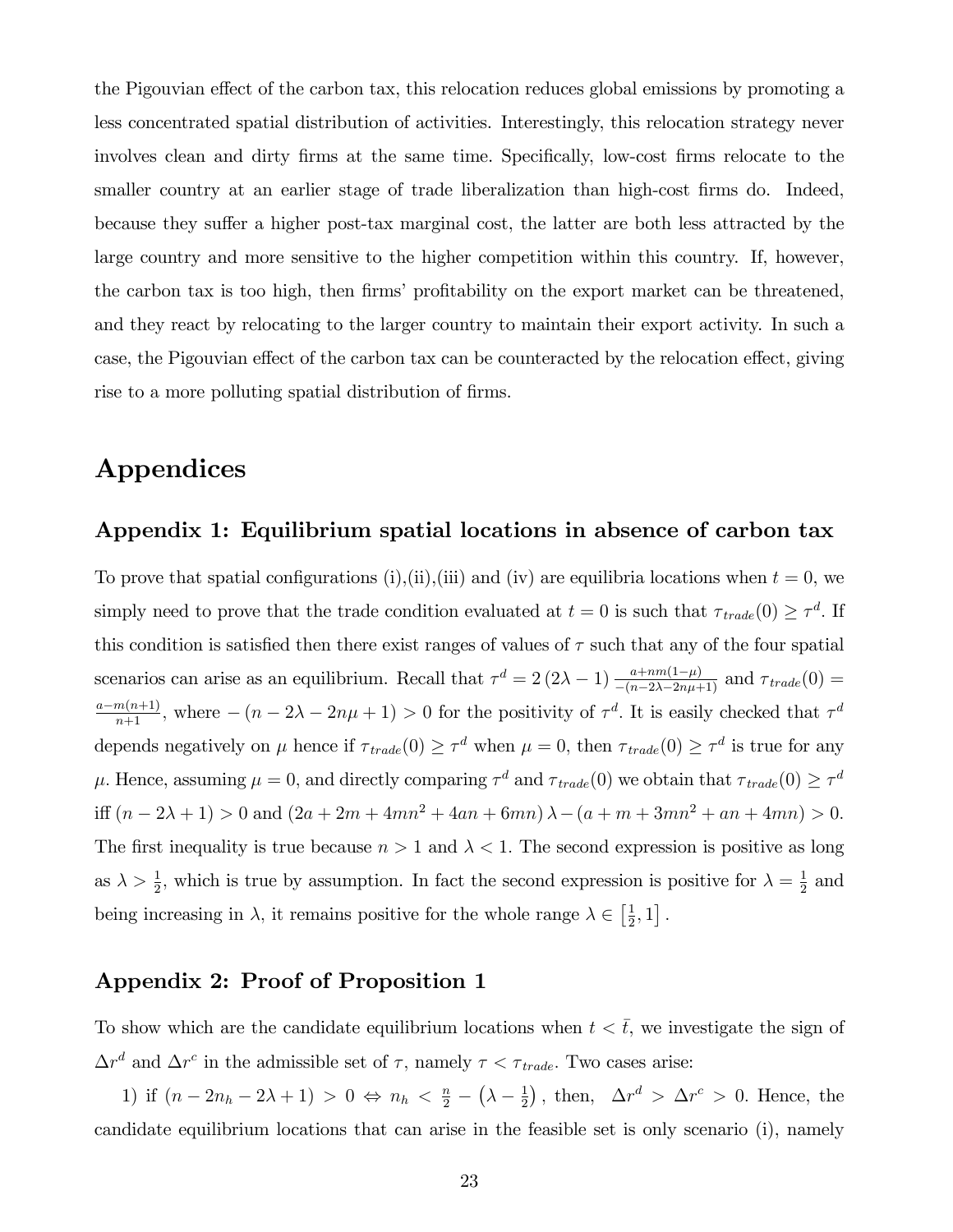coagglomeration in country  $H$ . However, this cannot be an equilibrium location, because coagglomeration in the large country  $s_c^* = s_d^* = 1$  is in contradiction with the condition  $n_h$  <  $\frac{n}{2} - (\lambda - \frac{1}{2})$  $(\frac{1}{2})$ !

2) if  $(n - 2n_h - 2\lambda + 1) \leq 0 \Leftrightarrow n_h \geq \frac{n}{2} - (\lambda - \frac{1}{2})$  $(\frac{1}{2})$ , then, the *candidate* equilibrium locations are all four spatial configurations<sup>9</sup>. We know that for any  $t \in [0; \bar{t})$ ,  $\tau^d(t) > \tau^c(t)$ . These two thresholds as well as the trade condition  $\tau_{trade}(t)$  are monotonic decreasing functions of t. Then, to spot the location equilibria, for any  $t \in [0,\bar{t})$ , we shall investigate the value of the trade condition for  $\bar{t}$  (knowing from Appendix 1 that for  $t = 0$ ,  $\tau_{trade} > \tau^d(0)$ . If the trade condition at  $\bar{t}$ , is higher than  $\tau_c(\bar{t})$ , then all four spatial configurations are equilibrium location for any admissible  $\tau$  and t. First notice that at  $\bar{t}$  we have

$$
\tau^{c}(\bar{t}) = \tau^{d}(\bar{t}) = 2(2\lambda - 1)\frac{a\varepsilon_{d} - a\varepsilon_{c} - m\varepsilon_{d}}{(\varepsilon_{d} - \varepsilon_{c})\left(-\left(n - 2\lambda - 2n\mu + 1\right)\right)}
$$

while the corresponding trade cost threshold is

$$
\tau_{\text{trade}}(\bar{t}) = \frac{a\varepsilon_d - a\varepsilon_c - m\varepsilon_d}{(n+1)(\varepsilon_d - \varepsilon_c)}
$$

which are both positive.

Taking the difference  $\tau_{\text{trade}}(\bar{t}) - \tau^c(\bar{t}),$  we have

$$
\tau_{\text{trade}}(\bar{t}) - \tau^{c}(\bar{t}) = \frac{(-n + 2\lambda + 4n\lambda - 2n_{h} - 1) (a\varepsilon_{c} - a\varepsilon_{d} + m\varepsilon_{d})}{(n + 1) [-(n - 2n\mu - 2\lambda + 1)] (\varepsilon_{d} - \varepsilon_{c})}
$$

which is negatively signed (implying  $\tau^c(\bar{t}) > \tau_{trade}(\bar{t})$ ) if and only if the numerator

$$
(-n+2\lambda+4n\lambda-2n_h-1)(a\varepsilon_c-a\varepsilon_d+m\varepsilon_d)<0.
$$

It can be easily checked that if  $[-(n - 2n_h - 2\lambda + 1)]$  > 0 then  $(-n + 2\lambda + 4n\lambda - 2n_h - 1)$  > 0. While the second component  $(a\varepsilon_c - a\varepsilon_d + m\varepsilon_d)$ is positive due to positivity of  $\tau_{trade}(\bar{t})$ . It follows that if  $\tau^c(\bar{t}) > \tau_{trade}(\bar{t})$ , and for any  $t \in [0;\bar{t})$ ,  $\tau^d(t) > \tau^c(t)$ . Then, in the interval  $t \in [0;\bar{t})$ , the curve  $\tau_{trade}(t)$  intercepts once the curve  $\tau_d(t)$ . Call this intercept  $t_1$ . And  $\tau_{trade}(t)$  intercepts once the curve  $\tau_c(t)$ . Call this second intercept  $t_2$ .

<sup>&</sup>lt;sup>9</sup>Notice that, as we said,  $\Delta r^c < \Delta r^d < 0$  is never an equilibrium location because it does not satisfy the condition  $n_h \geq \frac{n}{2} - (\lambda - \frac{1}{2})$ . By contrast, we verify that  $n_h^{(0; s_d)} > \frac{n}{2} - (\lambda - \frac{1}{2})$  for all positive trade condition. Given that  $n_h^{(0;s_d)} < n_h^{(0;1)} < n_h^{(s_c;1)} < n_h^{(1;1)}$ , candidate location equilibria are the four remaining spatial configurations  $(0; s_d)$ ,  $(0; 1)$ ,  $(s_c; 1)$  and  $(1; 1)$ .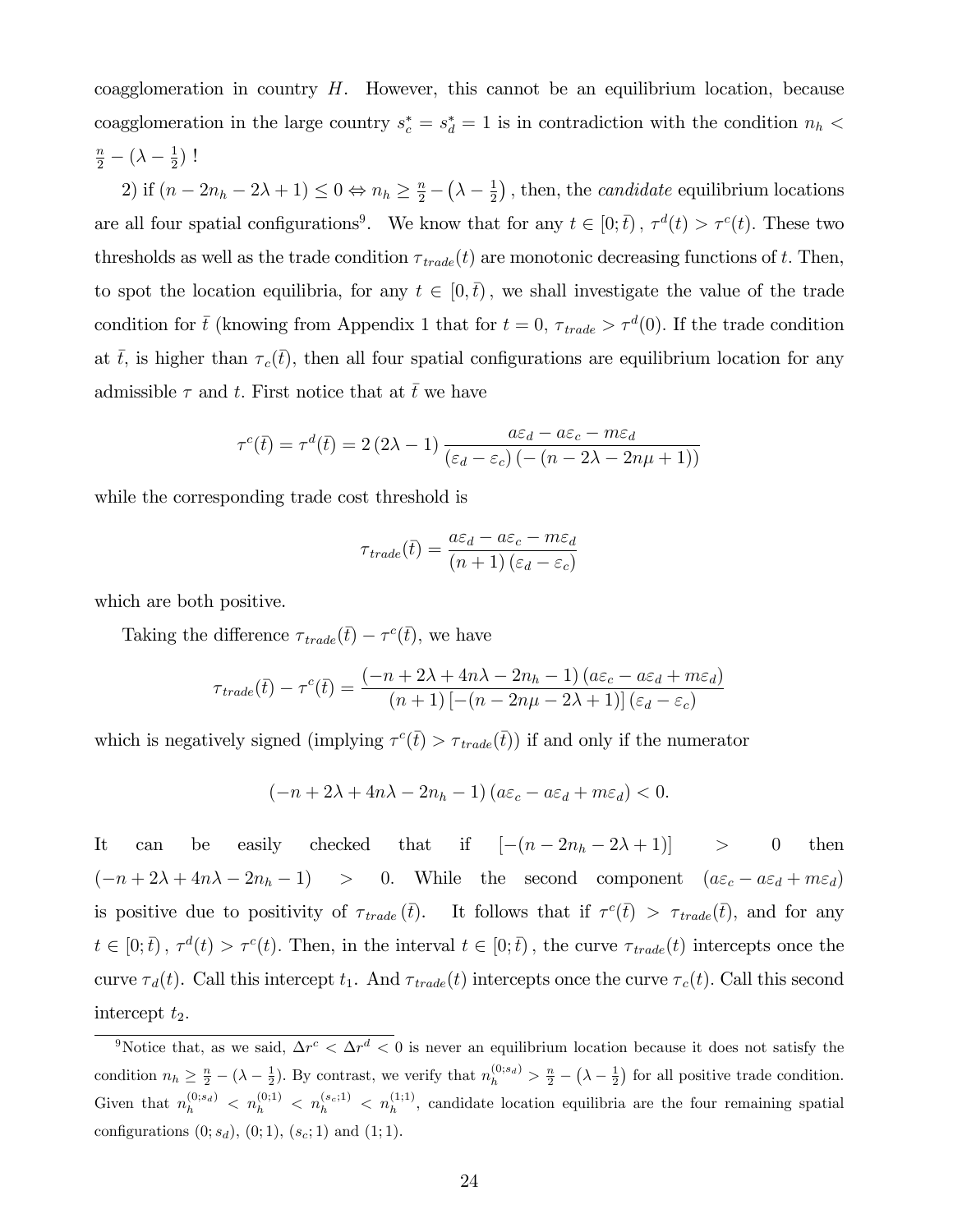Let us now analyze the position of  $\tau_a(\bar{t})$  with respect to the other threshold values. We first verify that:

$$
\tau^{c}(\bar{t}) - \tau_{a}(\bar{t}) = 4n(1-\mu)(2\lambda - 1)\frac{a\varepsilon_{c} - a\varepsilon_{d} + m\varepsilon_{d}}{(n+2\lambda-1)(-n+2\lambda+2n\mu-1)(\varepsilon_{c} - \varepsilon_{d})}
$$

is positive. Moreover, the difference between  $\tau_{\text{trade}}(\bar{t})$  and  $\tau^a(\bar{t})$  writes:

$$
\tau_{trade}(\bar{t}) - \tau_a(\bar{t}) = (3n - 2\lambda - 4n\lambda + 1) \frac{a\epsilon_c - a\epsilon_d + m\epsilon_d}{(n+1)(n+2\lambda-1)(\epsilon_c - \epsilon_d)}
$$

We verify that  $\tau_a(\bar{t}) \leq \tau_{trade}(\bar{t})$  when  $\lambda \leq (3n + 1) / (4n + 2)$ . Then, the curve  $\tau_{trade}(t)$  intercepts once the curve  $\tau_a(t)$  and we call this intercept  $t_3$ . Then,  $t_3$  lies in the interval  $t \in [0;\bar{t})$  if  $\lambda > (3n + 1) / (4n + 2)$  whereas it lies in the interval  $t \in [\bar{t}; +\infty)$  otherwise. Moreover, we check that  $d\tau_d(t)/dt < d\tau_c(t)/dt < d\tau_a(t)/dt < 0$ . Therefore, we conclude that  $t_1 < t_2 < t_3 < \bar{t}$ when  $\lambda > (3n + 1) / (4n + 2)$  whereas  $t_1 < t_2 < \bar{t} < t_3$  when  $\lambda < (3n + 1) / (4n + 2)$ .

Consequently, for  $t < t_1$ ,  $\tau_{trade}(t) > \tau^{d}(t)$  (recall that for  $t = 0$ , we proved in Appendix 1 that  $\tau_{trade}(t) > \tau^{d}(t)$ . Then, all four scenarios arise as equilibrium locations. If  $t_1 \leq t \leq t_2$ , then  $\tau_d(t)$  does not lie in the admissible set of values, implying that scenario (iv) cannot arise in equilibrium. For values of the carbon tax higher than  $t_2$ , we must distinguish between two cases. If  $\lambda < (3n+1)/(4n+2)$ , then all carbon tax values that lie in the interval  $[0;\bar{t})$  are lower than  $t_3$ . Therefore, only  $\tau_a(t)$  lie in the admissible set of values, implying that configurations (i) and (ii) are the only equilibrium scenarii. If, however,  $\lambda > (3n + 1)/(4n + 2)$ , the equilibrium configurations depend on wether the carbon tax is higher or lower than  $t_3$ . Configurations (i) and (ii) are the only equilibrium scenarii when  $t_2 \le t \le t_3$ , whereas only configuration (i) arises as an equilibrium scenario when  $t > t_3$ .

#### Appendix 3: Proof of Proposition 4

To show which are the candidate equilibrium locations  $t > \bar{t}$ , we investigate the sign of  $\Delta r^d$ and  $\Delta r^c$  for all  $\tau < \tau'_{trade}$ .

Assume that  $n - 2n_h - 2\lambda + 1 > 0$ . Then, in the absence of carbon tax, both  $\Delta r^c$  and  $\Delta r^d$ are positive so that coagglomeration in the large country  $(1,1)$  should be an equilibrium and  $n_h$  should be equal to n. However, this would imply  $n - 2n_h - 2\lambda + 1 < 0$  and contradicts our first assumption. The only *candidate* location equilibrium such that  $n_h \geq \frac{n}{2} - (\lambda - \frac{1}{2})$  $(\frac{1}{2})$  are the four spatial configurations  $(1; 1)$ ,  $(1; s<sup>d</sup>)$ ,  $(1; 0)$  and  $(s<sup>c</sup>, 0)$ .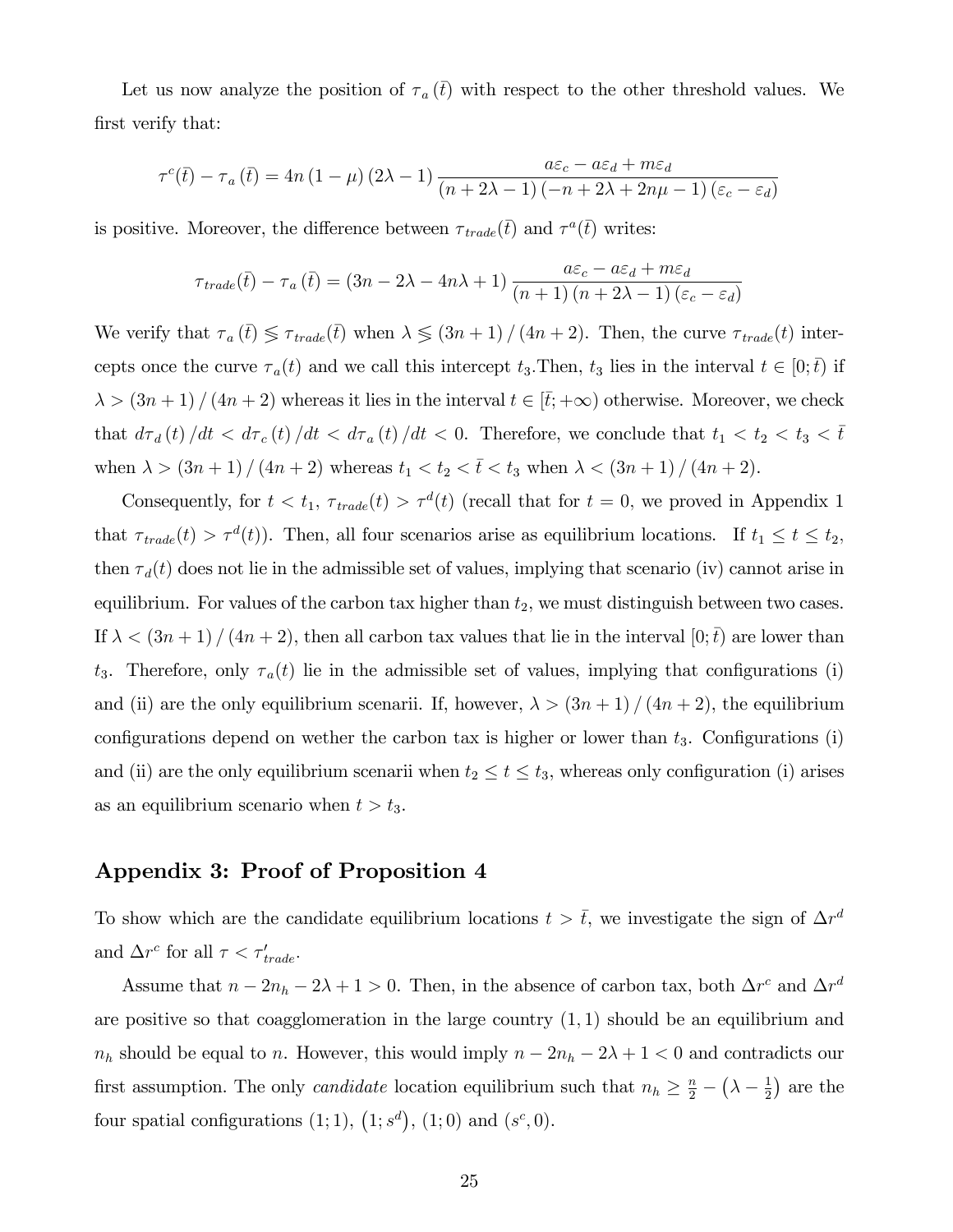Then, we investigate whether these candidate equilibrium locations are compatible with the trade condition  $\tau < \tau'_{trade}$ . To do so, we have to rank thresholds  $\tau'_{a}$ ,  $\tau'_{c}$ ,  $\tau'_{d}$  and  $\tau'_{trade}$  over the interval  $(\bar{t};t_{\max})$ . Recalling that these thresholds are all monotonic decreasing functions of t, we only need this ranking at the two extreme values of the carbon tax, that is  $\bar{t}$  and  $t_{\text{max}}$ .

Let us first compare  $\tau_a'(\bar{t})$ ,  $\tau_c'(\bar{t})$  and  $\tau_d'(\bar{t})$  with  $\tau_{trade}'$ . First of all, recall that  $\tau_{trade}'(\bar{t})$  =  $\tau_{\text{trade}}(\bar{t})$ . The remaining threshold values write:

$$
\tau'_{c}(\bar{t}) = \tau'_{d}(\bar{t}) = 2(2\lambda - 1)\frac{a\varepsilon_{d} - a\varepsilon_{c} - m\varepsilon_{d}}{(\varepsilon_{d} - \varepsilon_{c})\left(n + 2\lambda - 2n\mu - 1\right)}
$$

and

$$
\tau'_{a}(\bar{t}) = 2(2\lambda - 1)\frac{a\varepsilon_c - a\varepsilon_d + m\varepsilon_d}{(\varepsilon_c - \varepsilon_d)(n + 2\lambda - 1)}
$$

Given the positivity of  $\tau'_{trade}(\bar{t})$ , both expressions are positive and  $\tau'_{a}(\bar{t}) < \tau'_{c,d}(\bar{t}) = \tau'_{d}(\bar{t})$ .

We now take the difference between  $\tau'_{trade}(\bar{t})$  and the above thresholds. We obtain:

$$
\tau'_{trade}(\bar{t}) - \tau'_{d}(\bar{t}) = (a\varepsilon_c - a\varepsilon_d + m\varepsilon_d) \frac{(-3n + 2\lambda + 4n\lambda - 1 + 2n\mu)}{(\varepsilon_d - \varepsilon_c)(n + 1)(n + 2\lambda - 2n\mu - 1)}
$$

and

$$
\tau'_{trade}(\bar{t}) - \tau'_{a}(\bar{t}) = (-3n + 2\lambda + 4n\lambda - 1) \frac{a\varepsilon_c - a\varepsilon_d + m\varepsilon_d}{(n+1)(n+2\lambda-1)(\varepsilon_d - \varepsilon_c)}
$$

The first expression is negatively signed due to positivity of  $\tau'_{trade}(\bar{t})$ . By contrast, the sign of the second expression depends on the asymmetry of market size. Specifically, we verify that  $\tau'_{trade}$   $(\bar{t}) \leq \tau'_{a}$   $(\bar{t})$  when  $\lambda \geq (3n + 1) / (4n + 2)$ . Thus, the ranking of threshold values with respect to the trade condition is  $\tau_a'(t) < \tau_{trade}'(t) < \tau_d'(t) < \tau_c'(t)$  for all  $\lambda < (3n + 1) / (4n + 2)$ and  $\tau'_{trade}(\bar{t}) < \tau'_{a}(\bar{t}) < \tau'_{a}(\bar{t}) < \tau'_{c}(\bar{t})$  for all  $\lambda > (3n + 1) / (4n + 2)$ .

To complete the analysis, we now compare these thresholds with the trade condition when the carbon tax takes the maximum value  $t_{\text{max}}$ . We verify that:

$$
\tau'_{trade}(t_{\max}) - \tau'_{a}(t_{\max}) = 2n\mu (2\lambda - 1) \frac{a\varepsilon_c - a\varepsilon_d + m\varepsilon_d}{(n + 2\lambda - 1)(\varepsilon_d + n\varepsilon_d - n\varepsilon_c)}
$$

is negative due to positivity of  $\tau'_{trade}(\bar{t})$ , so that  $\tau'_{trade}(t_{max}) < \tau'_{a}(t_{max}) < \tau'_{d}(t_{max}) < \tau'_{c}(t_{max})$ . Therefore at the maximum value of the carbon tax, the only spatial equilibrium compatible with the trade condition is coagglomeration in the larger country  $(1;1)$ .

To summarize,  $\tau'_{trade}(t)$  is lower than  $\tau'_{d}(t)$  and  $\tau'_{c}(t)$  for all  $t \in (\bar{t}; t_{\max})$  whereas  $\tau'_{trade}(t)$ can be higher or lower than  $\tau_a'(t)$  when the size asymmetry is not too large. As all thresholds value are monotonic decreasing functions with respect to the carbon tax, this implies that the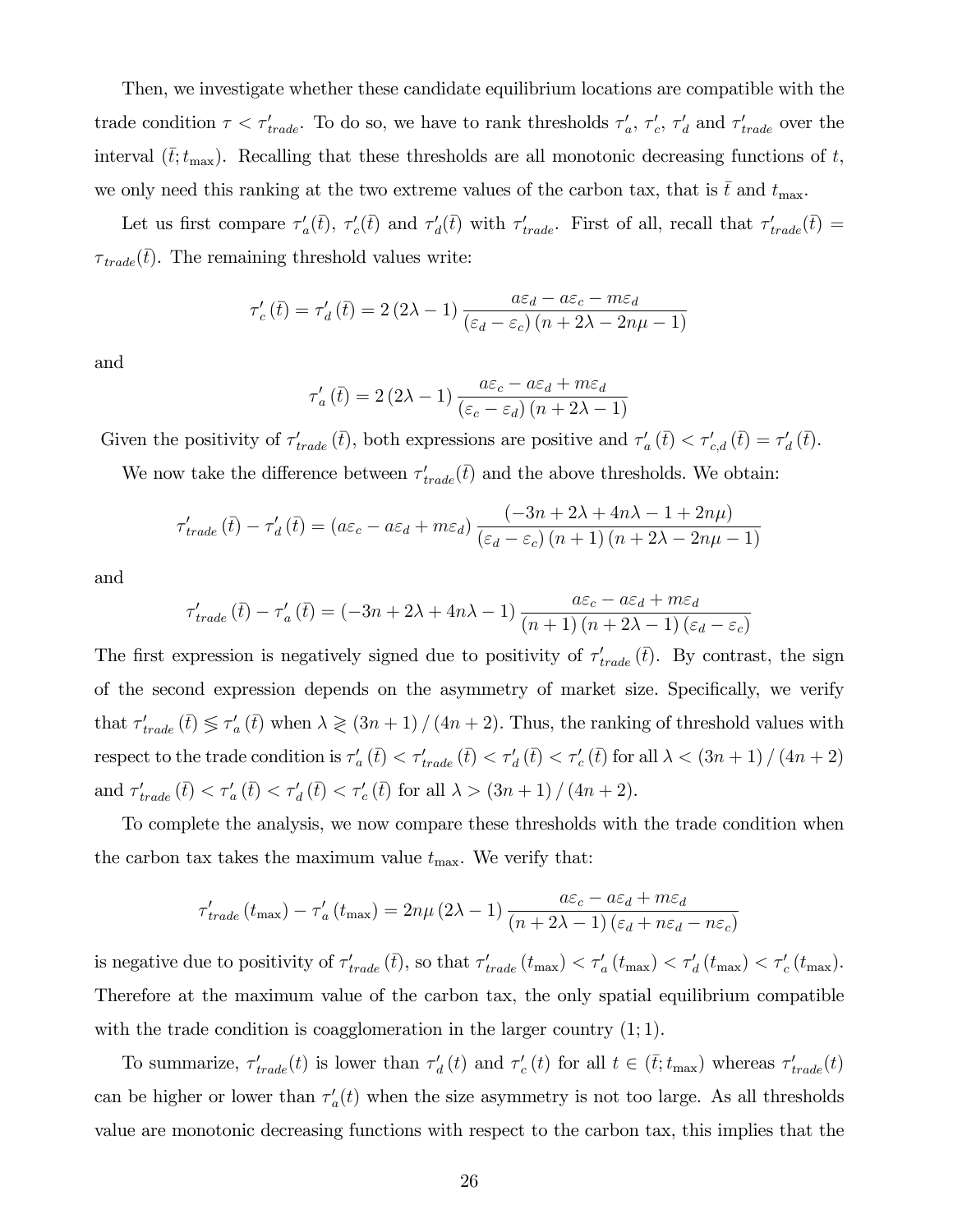curve  $\tau'_{trade}(t)$  intercepts once the curve  $\tau'_{a}(t)$  when  $\lambda < (3n+1) / (4n+2)$ . Let us call  $t_4$  this intercept that lies in the interval  $t \in (\bar{t}; t_{\max})$ . Then, we verify that  $\tau'_{trade}(t) \leq \tau'_{a}(t)$  when  $t \geqslant t_4.$ 

We can now define which candidate location equilibrium are compatible with the trade condition over the interval  $(\bar{t}, t_{\max})$ . If  $\lambda > (3n + 1) / (4n + 2)$ ,  $\tau'_{trade}(t) < \tau'_{a}(t) < \tau'_{d}(t)$  $\tau'_{c}(t)$  for all  $t \in (\bar{t}, t_{\max})$ , so that  $(1, 1)$  is the only location equilibrium compatible with the trade condition. If, however,  $\lambda < (3n+1)/(4n+2)$ , then spatial configurations (1;1) and  $(1; s_d)$  can arise in equilibrium when  $t \leq t_4$  whereas coagglomeration  $(1; 1)$  is the only spatial configuration equilibrium when  $t > t_4$ .

### 6 Dirty Örms have the highest marginal cost

In this section, we assume that the carbon tax reaches such a high level that the clean firms now enjoy the lowest (post-tax) marginal cost, that is  $t > \bar{t}$ . Then, we verify that  $\tau'_{trade} < \tau_{trade}$ , yielding the following simplified trade condition:

$$
\tau < \tau'_{trade}(t) = \frac{a + mn - t\left(n\varepsilon_d - n\varepsilon_c + \varepsilon_d\right)}{n+1} \tag{13}
$$

with  $t < \frac{a+mn}{\varepsilon_d+n(\varepsilon_d-\varepsilon_c)}=t'_{\text{max}}$  so that  $0 < \tau'_{trade}(t)$ .

#### 6.1 Long run spatial equilibrium

The inequality  $t > \bar{t}$  implies that the spatial difference in return to capital between the large and the small country is now higher for clean firms (that is,  $\Delta r^c > \Delta r^d$ ). In other terms, because the carbon tax is high enough, dirty Örms have now lower incentives to locate in the large country than clean ones.

As a consequence, the equilibrium location of firms cannot involve an interior configuration for each type of firms, that is  $\Delta r^c = \Delta r^d = 0$ . Moreover, we check that expressions  $(a (n+1)(m+t\varepsilon_c) + n\omega$  and  $(a - (n+1)t\varepsilon_d + n\omega)$  entering  $\Delta r^c$  and  $\Delta r^d$  are positive for all  $\tau < \tau'_{trade}(t)$ . Thus, the complete coagglomeration of firms in the small country cannot arise because  $\Delta r^c (n_h = 0) > 0$  and  $\Delta r^d (n_h = 0) > 0$ .

Finally, we show in Appendix 3 that  $(n - 2n_h - 2\lambda + 1) < 0$  so that  $\Delta r^c$  and  $\Delta r^d$  are decreasing in  $\tau$ . Thus, we can define threshold values of trade cost that determine the switch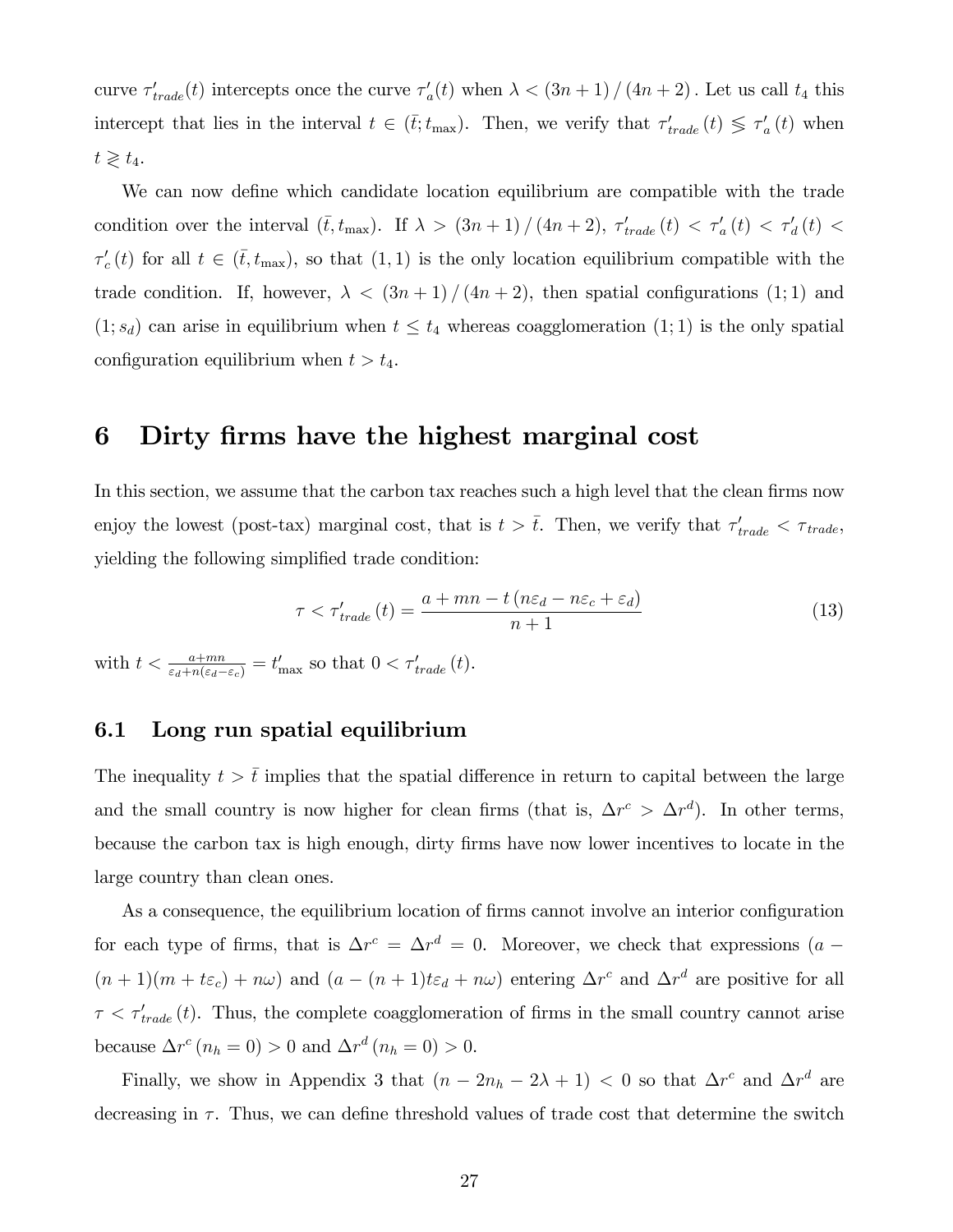from a spatial configuration to another. For that purpose, let us define:

$$
\tau'_a(t) = 2(2\lambda - 1) \frac{a + mn(1 - \mu) - (\varepsilon_d + n(\varepsilon_d - \varepsilon_c)(1 - \mu))t}{n + 2\lambda - 1},
$$
  

$$
\tau'_c(t) = 2(2\lambda - 1) \frac{a - m(n\mu + 1) - t(\varepsilon_c + n\mu(\varepsilon_c - \varepsilon_d))}{n + 2\lambda - 2n\mu - 1},
$$
  

$$
\tau'_d(t) = 2(2\lambda - 1) \frac{a + mn(1 - \mu) - (\varepsilon_d + n(\varepsilon_d - \varepsilon_c)(1 - \mu))t}{n + 2\lambda - 2n\mu - 1},
$$

where  $\tau'_a(t)$  and  $\tau'_d(t)$  are obtained by requiring  $\Delta r^d = 0$  at spatial configurations  $(s_c = 1; s_d = 1)$ and  $(s_c = 1; s_d = 0)$ , respectively, whereas  $\tau'_c(t)$  is obtained by requiring  $\Delta r^c = 0$  at spatial configurations  $(s_c = 1; s_d = 0)$ . We can easily check that  $\tau'_c > \tau'_d > \tau'_a > 0$ .

In order to define all possible spatial configurations, let us consider:

$$
\hat{s}_c^t = \tilde{s}_c^t + \frac{\mu}{1-\mu}
$$
 and  $\hat{s}_d^t = \tilde{s}_d^t - \frac{1-\mu}{\mu}$ .

which confirms that imposing a carbon tax higher than the threshold  $t$  erodes the attractiveness of the large country for dirty firms.

Then, the possible spatial configurations  $(\hat{s}^t_c, \hat{s}^t_d)$  are as follows:

 $(i)$  Agglomeration of dirty firms in the smaller country and partial selection of clean firms in the larger country  $(\hat{s}_c^t; 0)$  when  $\tau > \tau'_c(t);$ 

(ii) Perfect selection of clean firms in the larger country and dirty firms in the smaller country  $(1,0)$  when  $\tau'_c(t) \geq \tau > \tau'_d(t);$ 

(iii) Partial selection of dirty firms and agglomeration of clean ones in the larger country  $(1, \hat{s}^t_d)$  when  $\tau'_d(t) \geq \tau > \tau'_a(t);$ 

(iv) Co-agglomeration in the larger country  $(1,1)$  when  $\tau \leq \tau_a'(t)$ .

Clearly, the decline in trade cost induces the relocation of Örms from the smaller to the larger country. The mechanisms driving this progressive agglomeration to the larger country are similar as when the carbon tax is lower than  $\bar{t}$ : trade integration weakens the dispersion force (due to competition) whereas it strengthens the agglomeration force (due to the market size advantage of country  $H$ ). The only difference is that as clean firms now enjoy the lowest net marginal cost, they are the first ones to relocate to the larger country when trade costs fall below  $\tau_c'(t)$ . By contrast, dirty firms stay longer in the small market in order to protect themselves from competition induced by clean firms, and they start relocating to the large country only when trade cost fall below  $\tau_d'(t)$ .

Then, we can determine whether or not each one of these spatial configuration can arise under the trade condition  $\tau < \tau'_{trade}$ . We obtain the following result: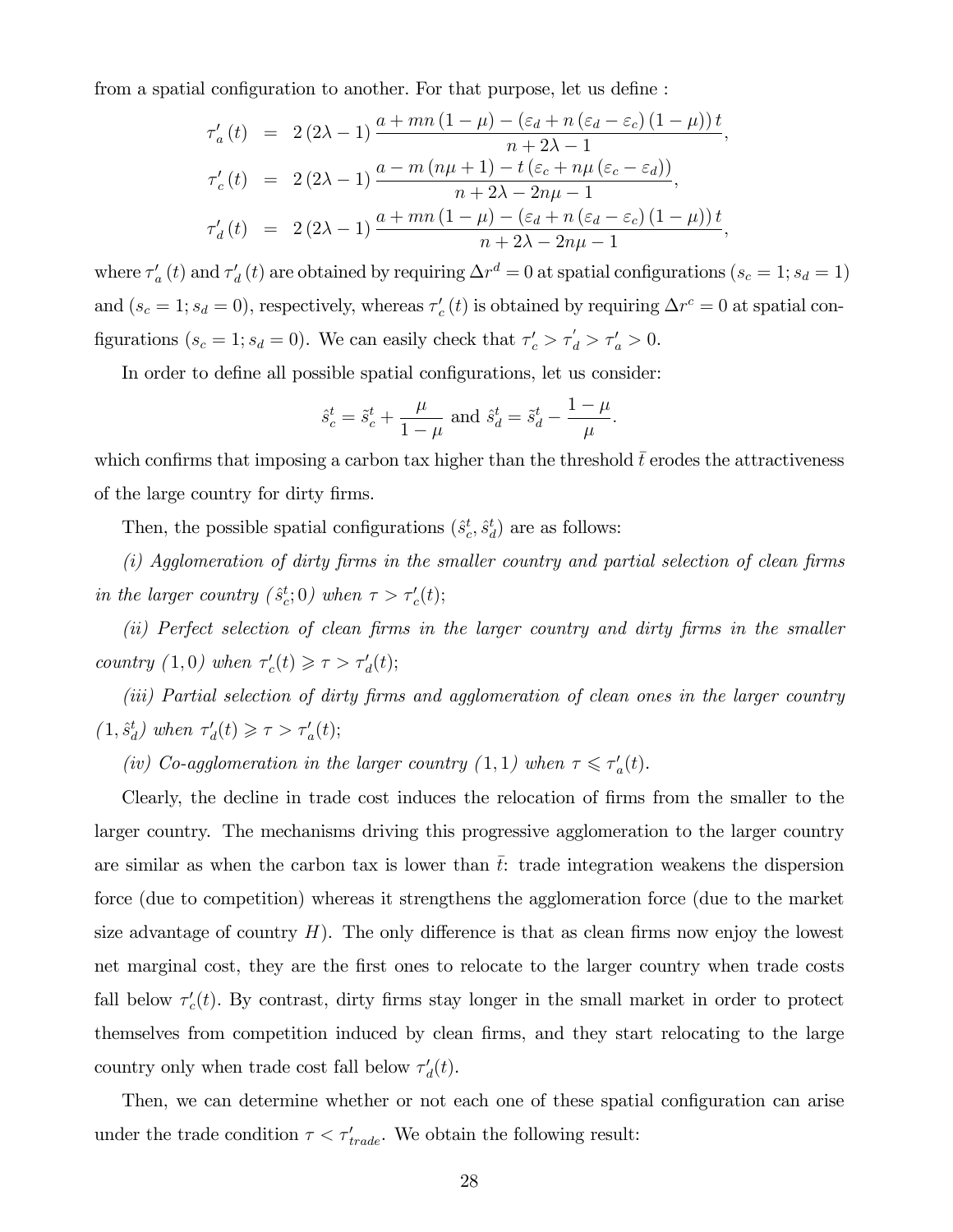**Proposition 4** Given  $t \in (\bar{t}; t_{\max})$  and  $\tau \in [0; \tau'_{trade})$ , there exists a threshold value of the carbon tax  $t'_4$  such that:

(a) if  $t \le t_4$  and  $\lambda < (3n + 1) / (4n + 2)$ , then spatial configurations  $(1, 1)$  and  $(1, \hat{s}^t_d)$  are equilibria locations

(b) if  $t > t_4$  and  $\lambda < (3n + 1) / (4n + 2)$ , or if  $\lambda \ge (3n + 1) / (4n + 2)$ , co-agglomeration in the larger country  $(1, 1)$  is the only equilibrium location.

**Proof.** See Appendix 3. ■

When the carbon tax is higher than  $\bar{t}$ , only the most concentrated spatial configurations  $(1, 1)$  and  $(1, \hat{s}^t_d)$  can arise in equilibrium. This is not surprising as we show in section 4 that the rise in the carbon tax (from 0 to  $\bar{t}$ ) triggers the exclusion of the most dispersed spatial configurations.

The intuition for this result is the same as in section 4, and comes from the *no-trade effect*. The carbon tax renders the trade condition even more binding  $\left(d\tau'_{trade}/dt \right) < d\tau_{trade}/dt$ 0) so that threshold values  $\tau_c'$  and  $\tau_d'$  are always higher than  $\tau_{trade}'$  and the most dispersed spatial configurations are not compatible with the trade condition anymore. The only spatial configurations ensuring that trade is profitable for firms are  $(1, 1)$  and  $(1, \hat{s}^t_d)$ . Specifically, coagglomeration  $(1, 1)$  is always compatible with the trade condition whereas the configuration  $(1, \hat{s}^t_d)$  can arise if and only if  $t < t_4$  and  $\lambda < (3n + 1) / (4n + 2)$  (so that  $\tau'_a < \tau'_{trade}$ ).

Figure 4 illustrates Proposition 4 when  $\lambda \langle (3n+1) / (4n+2)$  (left panel) and  $\lambda >$  $(3n + 1) / (4n + 2)$  (right panel), respectively.

#### 6.2 Pollution

Let us now analyze how global pollution evolves as the economy moves from spatial configuration (1; 1) to (1;  $\hat{s}^t_d$ ). The level of emissions when all firms are agglomerated in the larger country being decreasing with the carbon tax (with  $d\mathbf{E}^{t}(1,1)/dt = \Lambda > 0$ ), global emissions are lower when  $t > \bar{t}$  for all  $\tau < \tau_a'(t)$ . Regarding the spatial configuration  $(1; \hat{s}_d^t)$ , the level of global emissions can be written as follows

$$
\mathbf{E}(1; \hat{s}_d^t) \equiv \mathbf{E}(\tilde{s}_c^t, 1) + \frac{l}{\beta} (2\lambda - 1) \left(\frac{1}{2}\Gamma - \Omega t\right)
$$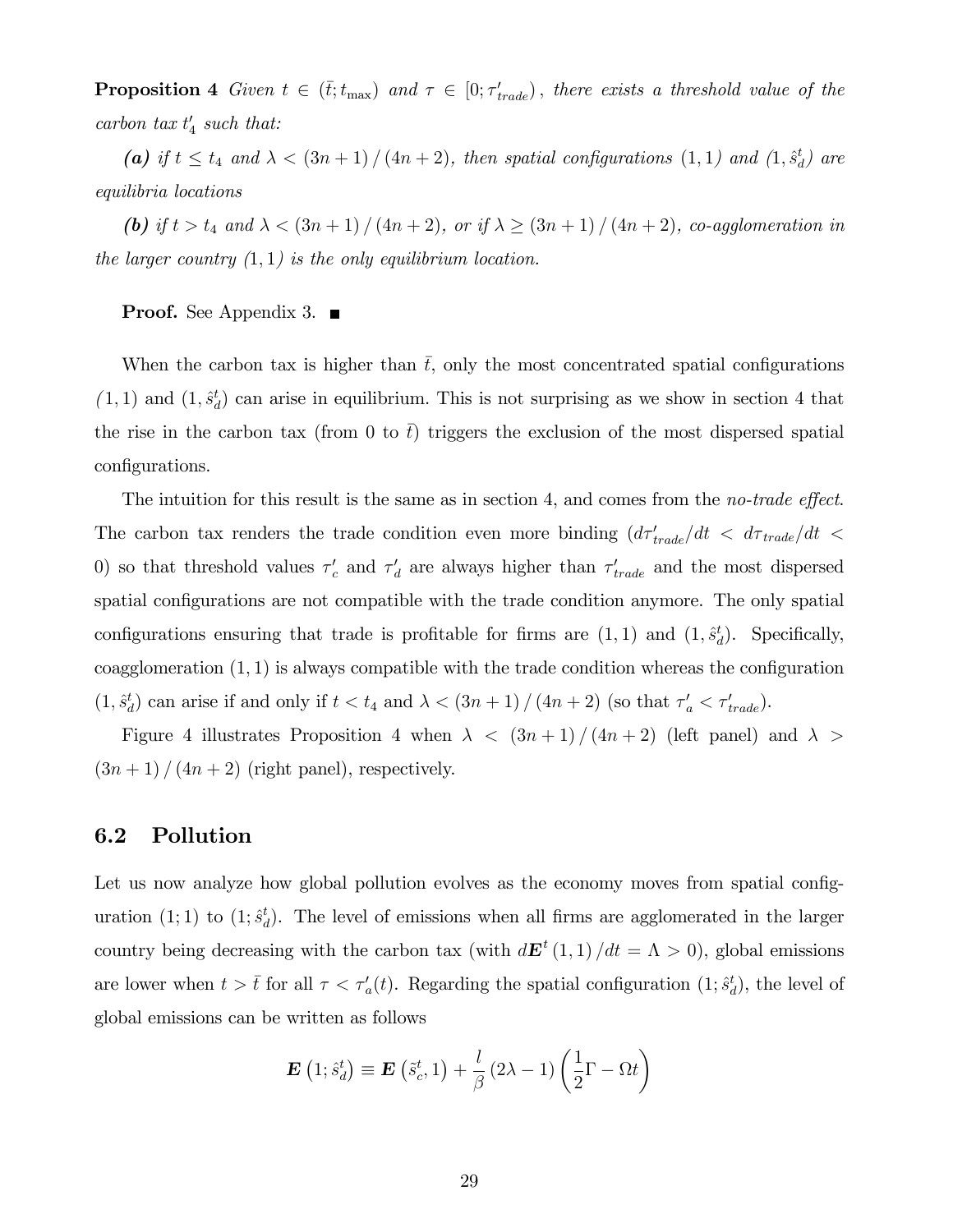

Figure 4: Location equilibria for all  $t > \bar{t}$ 

with

$$
\Omega = (2\lambda - 1) (\varepsilon_d - \varepsilon_c) [\varepsilon_c + \varepsilon_d + n (\varepsilon_d - \varepsilon_c) (1 - 2\mu)] > 0
$$
  
\n
$$
\Gamma = 2 (2\lambda - 1) [(\varepsilon_d - \varepsilon_c) (a + mn - 2mn\mu) + m\varepsilon_c] - \tau (n + 2\lambda - 1) (\varepsilon_d - \varepsilon_c)
$$

and

$$
\mathbf{E}(1,1) \geqslant \mathbf{E}(1,s_d') \text{ for all } \tau \geqslant \tau_a'(t)
$$

Therefore, trade integration is still detrimental to the environment when  $t > \bar{t}$ . Moreover, it is readily verified that  $\tau_a(t) > \tau_a'(t)$  and  $d\mathbf{E}(\tilde{s}_c^t, 1) / d\tau > d\mathbf{E}(1; \hat{s}_d^t) / d\tau$ . These properties allow us to illustrate the pollution paths with respect to the level of trade cost under the three main cases: absence of taxation,  $t < \bar{t}$  and  $t > \bar{t}$ . Precisely, the evolution of pollution when  $t < \bar{t}$  is depicted by making the assumption that  $\lambda < (3n+1)/(4n+2)$  and  $t_2 < t$  while  $\lambda < (3n + 1) / (4n + 2)$  and  $t < t_4$  are assumed to be checked when  $t > \overline{t}$ .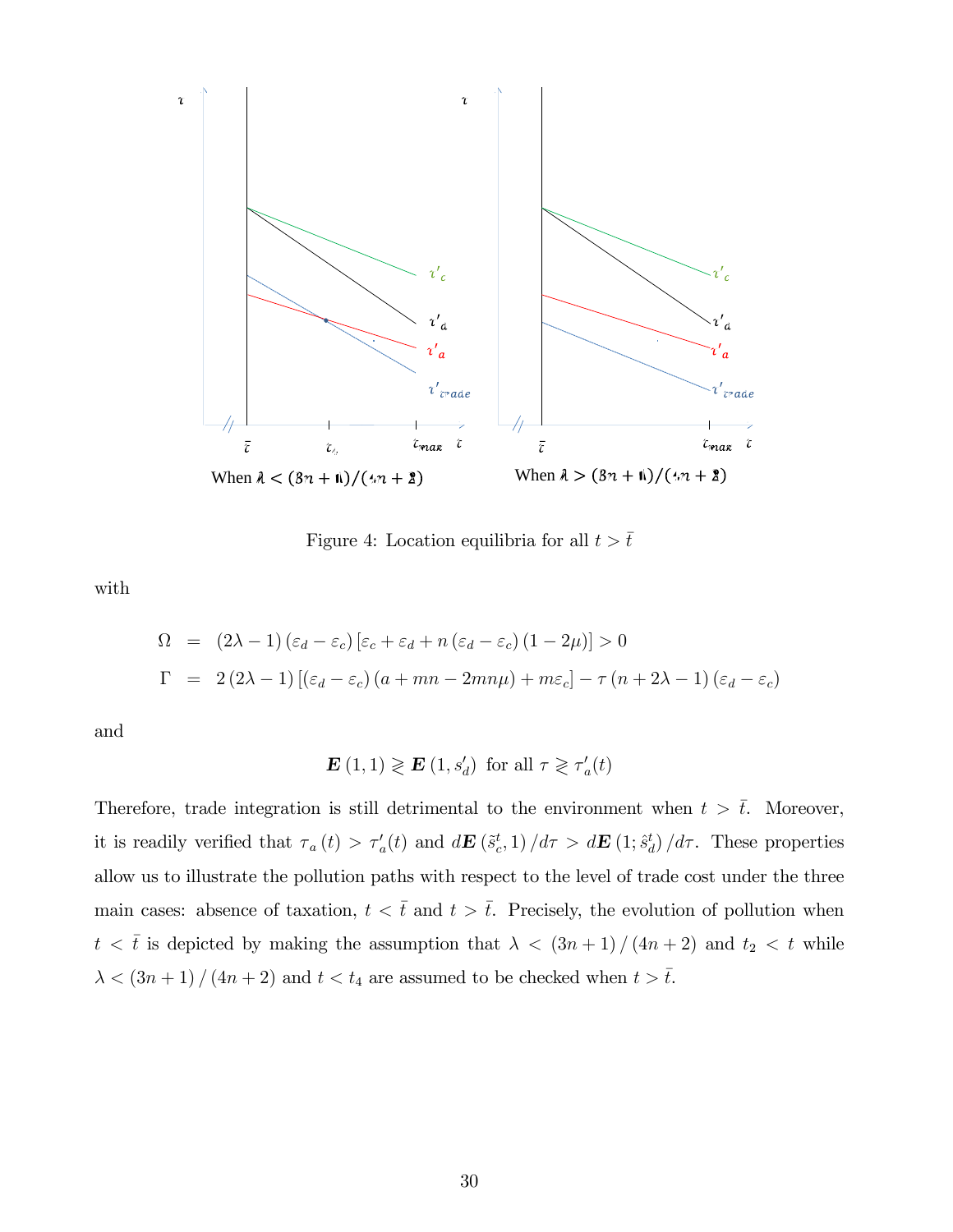

Unsurprisingly, the above Figure illustrates that a carbon tax policy is environmentally more efficient for a high level of taxation. The first reason is that the Pigouvian effect is proportional to the level of taxation. The second one lies on the fact that the carbon tax may be high enough to make the large country an unprofitable location choice for all dirty firms. Indeed, at a level of trade cost within the range  $(\tau'_{a}(t), \tau'_{d}(t))$  and after taxation, the spatial configurations  $(1, 1)$ and  $(s_c, 1)$  cannot be equilibria. As a consequence, some dirty firms relocate in the small country with a strong and positive environmental outcome.

As said before, trade liberalization is at the origin of more pollution whatever the location equilibrium of the economy. However, observe that when the two types of firms are not fully agglomerated in the large country, the detrimental effect of trade liberalization on pollution is stronger when the level of taxation is high and above  $\bar{t}$ . Indeed, in this case, trade liberalization acts as an agglomeration force of the most polluting firms in the large country. In contrast, the environmental consequences are less important when  $t < \bar{t}$  because these are the less polluting firms that relocate toward this country.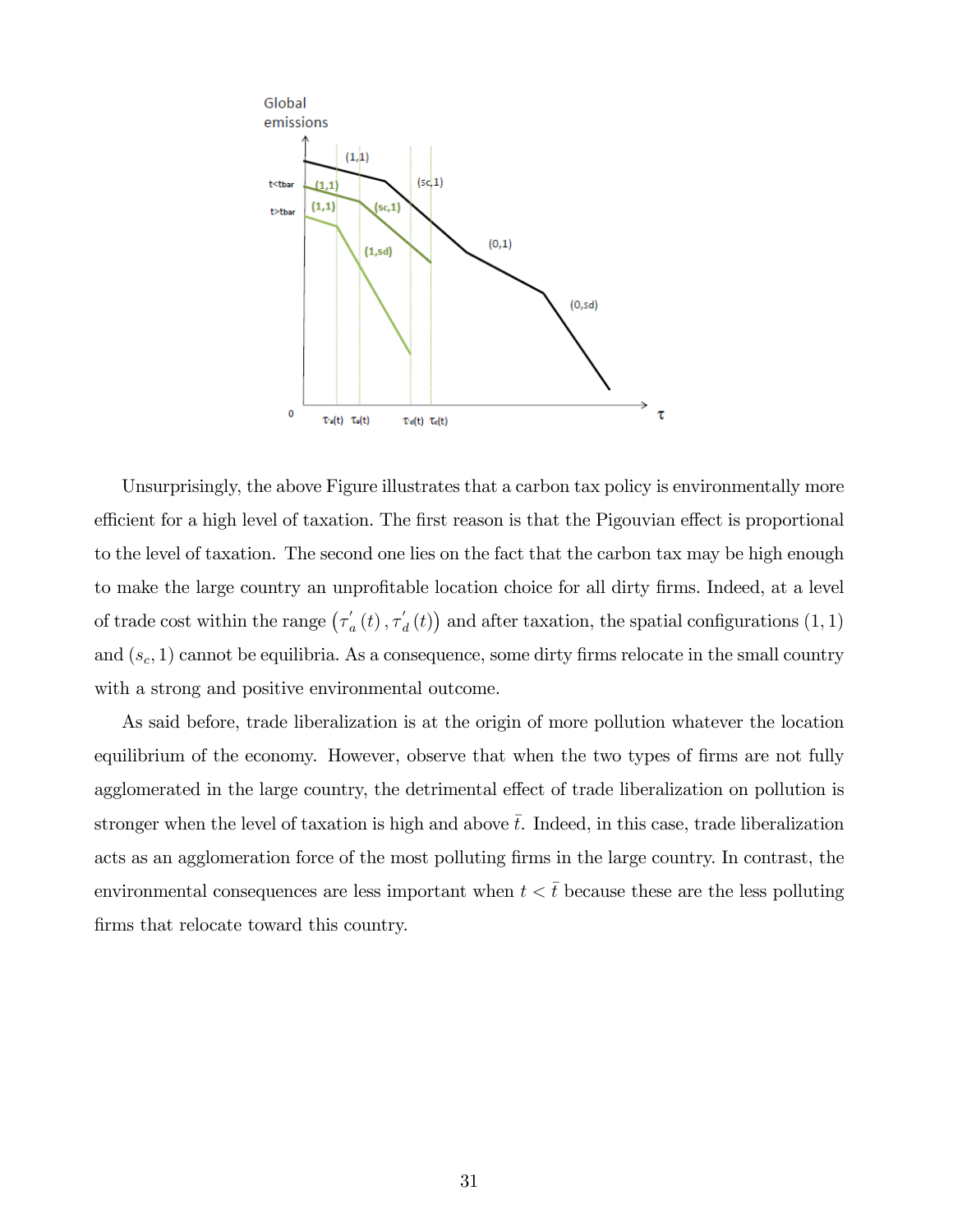# References

- [1] Ahmad N., and A. Wyckoff (2003). Carbon Dioxide Emissions Embodied in International Trade of Goods. Organisation for Economic Co-Operation and Development, Paris.
- [2] Antweiler, W., Copeland, B., and Taylor, S. (2001). Is Free Trade Good for the Environment? American Economic Review, 91, 877-908.
- [3] Copeland, B., and Talyor, S. (1994). North-South Trade and the Environment. Quarterly Journal of Economics, 109, 755-87
- [4] Ederington, J.; Levinson A.; and J. Miniet (2005). Footloose and Pollution-Free. Review of Economics and Statistics 87; pages 92-99.
- [5] Eskeland, G. S. and A. E. Harrison (2003). Moving to greener pastures? Multinationals and the pollution haven hypothesis. Journal of Development Economics, vol. 70(1), pages 1-23.
- [6] Exbrayat N., Gaigné C. and Riou S. (2013). Taxe carbone globale, effet taille de marché et mobilité des firmes. Revue économique, Presses de Sciences-Po, vol. 64(2), pages 265-278.
- [7] Grossman, G. M. and A. B. Krueger (1993). Environmental Impacts of a North American Free Trade Agreement. In Peter M. Garber, ed., The U.S.–Mexico free trade agreement. Cambridge, MA: MIT Press, 1993, pp. 13–56.
- [8] Hoel, M. (1997). Environmental Policy with Endogenous Plant Locations. Scandinavian Journal of Economics, 99, 241-59.
- [9] IPCC WGIII AR5. Climate Change 2014: Mitigation of Climate Change. Summary for Policymakers.
- [10] Jeppesen, T., List, J., and H. FolmerH. (2002). Environmental Regulations and New Plant Location Decisions: Evidence from a Meta-analysis. *Journal of Regional Science*, 42, 19-49.
- [11] Levinson A. and S. Taylor (2008). Unmasking the pollution havin effect. *International* Economic Review, 46(1), 223-254.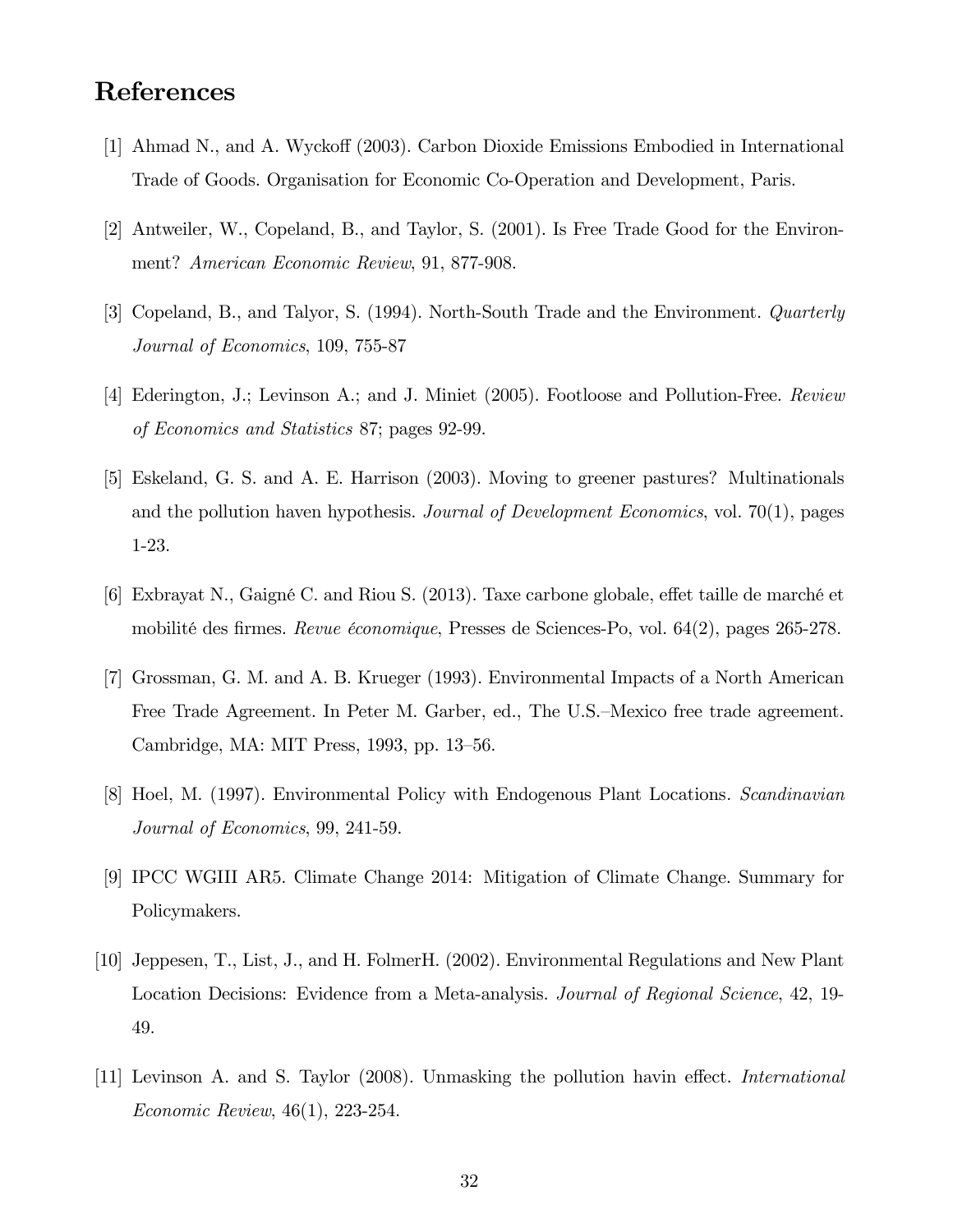- [12] Lin B. and C. Sun (2010). Evaluating carbon dioxide emissions in international trade of China. Energy Policy 38, pp.613-621.
- [13] Mankiw, G. (2007). One Answer to Global Warming: A New Ta. N-Y. Times, October 16th.
- [14] Markusen J., Morey E. and N. Olewiler (1993). Environmental Policy when Market Structure and Plant Locations are Endogenous. Journal of Environmental Economics and Management, 24, 68-86.
- [15] Markusen J., Morey E. and N. Olewiler (1995). Competition in Regional Environmental Policies when Plant Locations are Endogenous. Journal of Public Economics, 56, 55-77.
- [16] Motta M. and J-F. Thisse (1994). Does Environmental Dumping Lead to Delocation ? European Economic Review, 38, 563-76.
- [17] Nordhaus W. D., (2006). After Kyoto: Alternative Mechanisms to Control Global Warming. American Economic Review, vol. 96, 31-34.
- [18] Okubo T., Picard P and J-F Thisse  $(2010)$ . The spatial selection of heterogeneous firms. Journal of International Economics, Elsevier, vol. 82(2), pages 230-237.
- [19] Peters G.P. (2008). From production-based to consumption-based national emission inventories, Ecological Economics 65 13–23 pp.
- [20] Peters G.P., and E.G. Hertwich (2008). CO2 Embodied in International Trade with Implications for Global Climate Policy, *Environmental Science* & Technology 42, 1401–1407 pp.
- [21] Pflüger M. (2001). Ecological Dumping under Monopolistic Competition. Scandinavian Journal of Economics, 103(4), 689-706.
- [22] Rauscher, M. (1995). Environmental Regulation and the Location of Polluting Industries. International Tax and Public Finance, 2, 229-44.
- [23] Stigltiz (2006). A New Agenda for Global Warming. In The Economists' Voice: Top Economists Take on Todayís Problems, J.E. Stigliz, A. Edlin, and J.B. DeLong, eds., Columbia University Press: New York, pp. 22-27